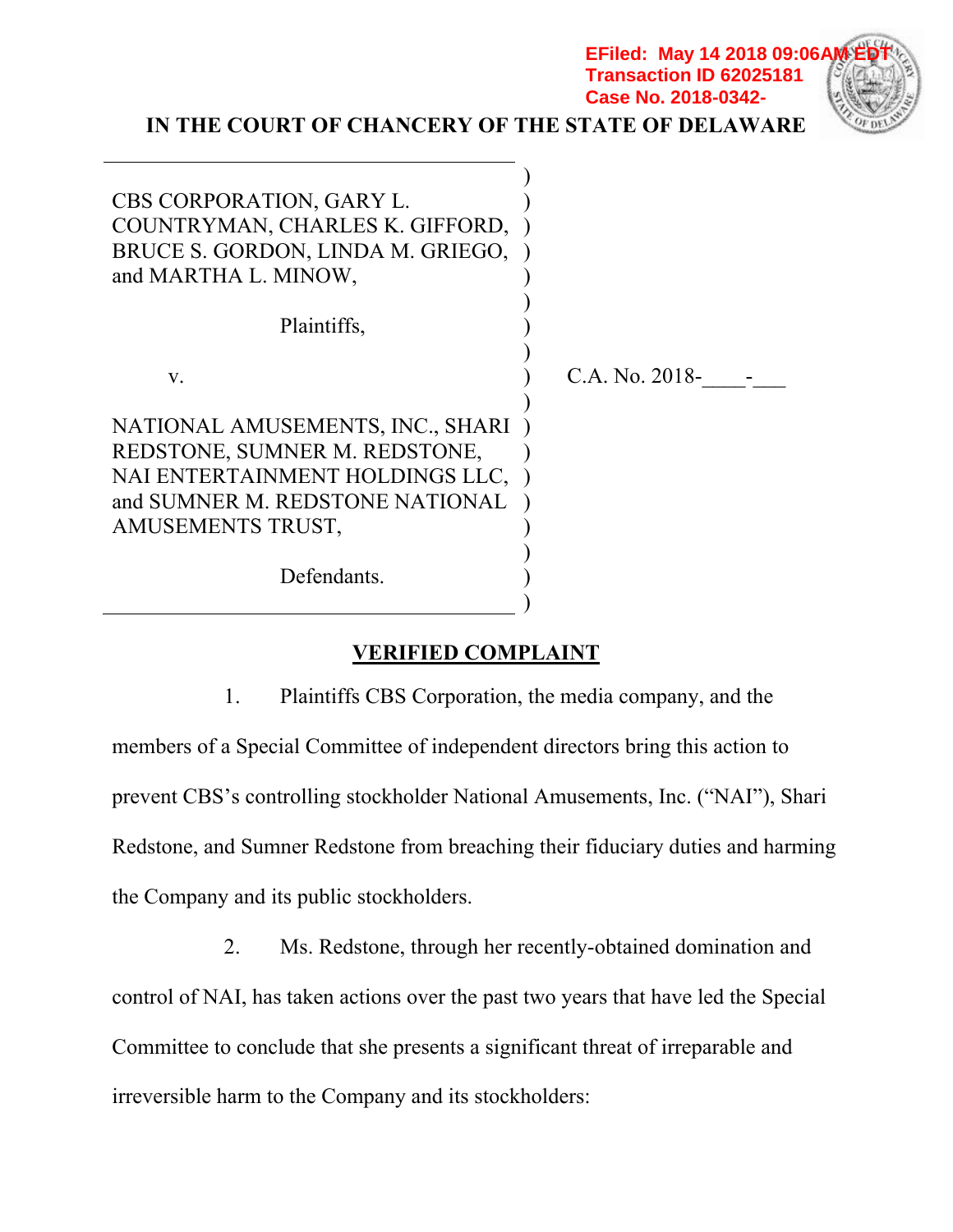- After gaining control of Viacom, she pushed for a merger of CBS and Viacom, which also is controlled by NAI (refusing to allow all CBS stockholders to vote on a transaction) but promptly shut down discussions when CBS demanded certain governance protections at the combined company.
- Ms. Redstone has interfered with the Nominating and Governance Committee process. In 2017, Ms. Redstone filled Mr. Redstone's newly vacant board seat with the Redstones' personal lawyer who has since been instructing management and other directors on Ms. Redstone's/NAI's wishes — including the desire to replace certain directors.
- CBS's management team, led by Leslie Moonves (CEO and Chairman), is one of the most accomplished and successful in the media business. In a demanding and rapidly changing marketplace, the Moonves-led team articulated a strategic plan, executed on that plan and consistently delivered superior results. Nevertheless, Ms. Redstone has acted to undermine the management team, including, without board authority, talking to potential CEO replacements, deriding the Chief Operating Officer and threatening to change the Board. These escalating attacks

 $-2$  -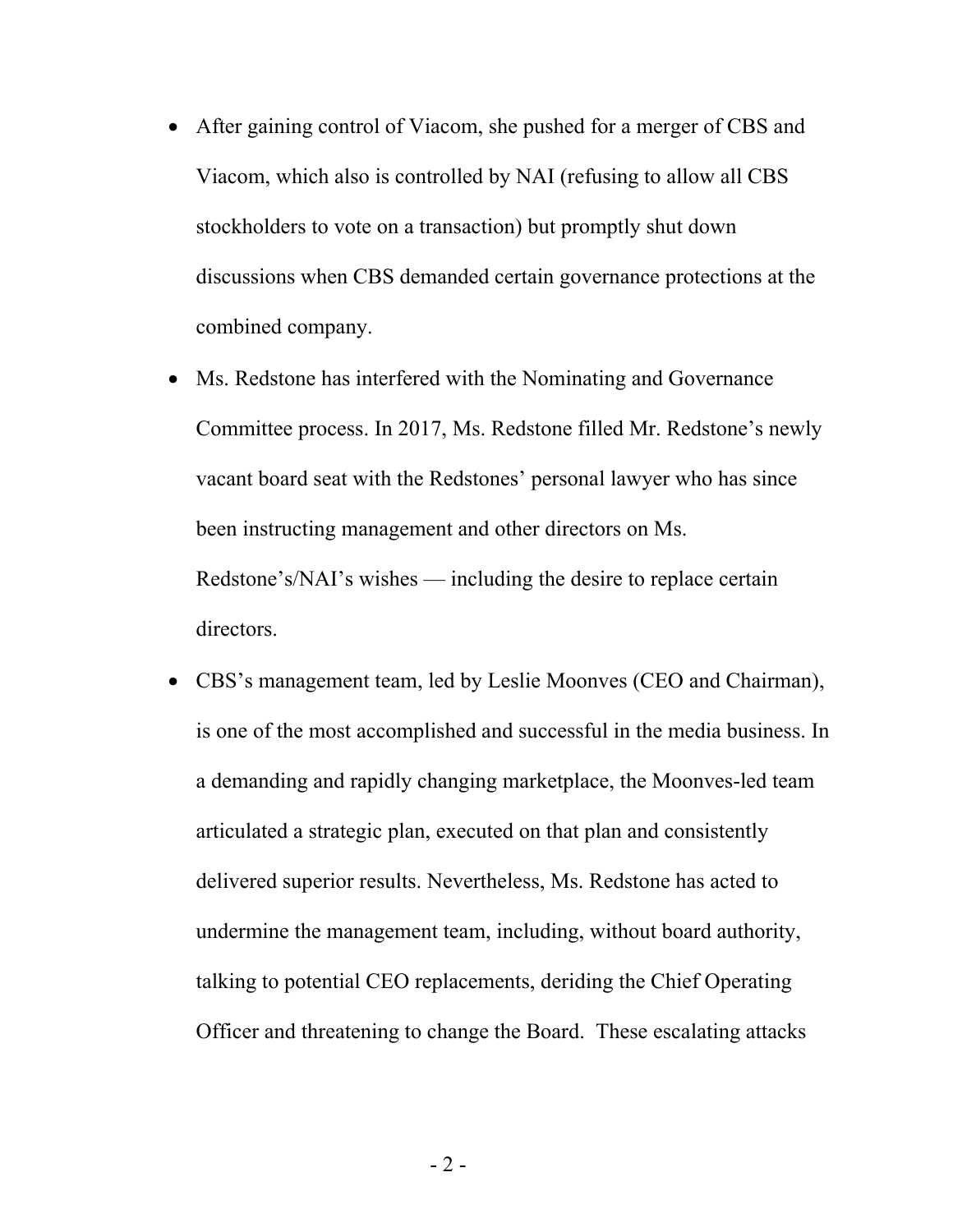make it difficult for management to perform its duties and threatens continuity of management.

- Most recently, Ms. Redstone has once again proposed a CBS/Viacom merger which the Special Committee — formed with plenary authority to address the merger proposal — has concluded is not in the best interests of CBS and its stockholders.
- During the course of the Special Committee's negotiations with respect to a possible merger, Ms. Redstone refused to agree to typical public company governance or submit any potential transaction to a vote of all of the unaffiliated public stockholders of CBS.
- It has been reported that Ms. Redstone is prepared to replace directors at CBS, including members of the Special Committee, in order to compel a merger regardless of the determination of the Special Committee and the other independent directors of CBS. As described below, she has done this before at Viacom.
- Ms. Redstone told the CEO of a potential acquirer of CBS that he should not make such an offer, thereby depriving CBS stockholders of a potentially value-enhancing opportunity that the Board or the Special Committee should have been free to evaluate.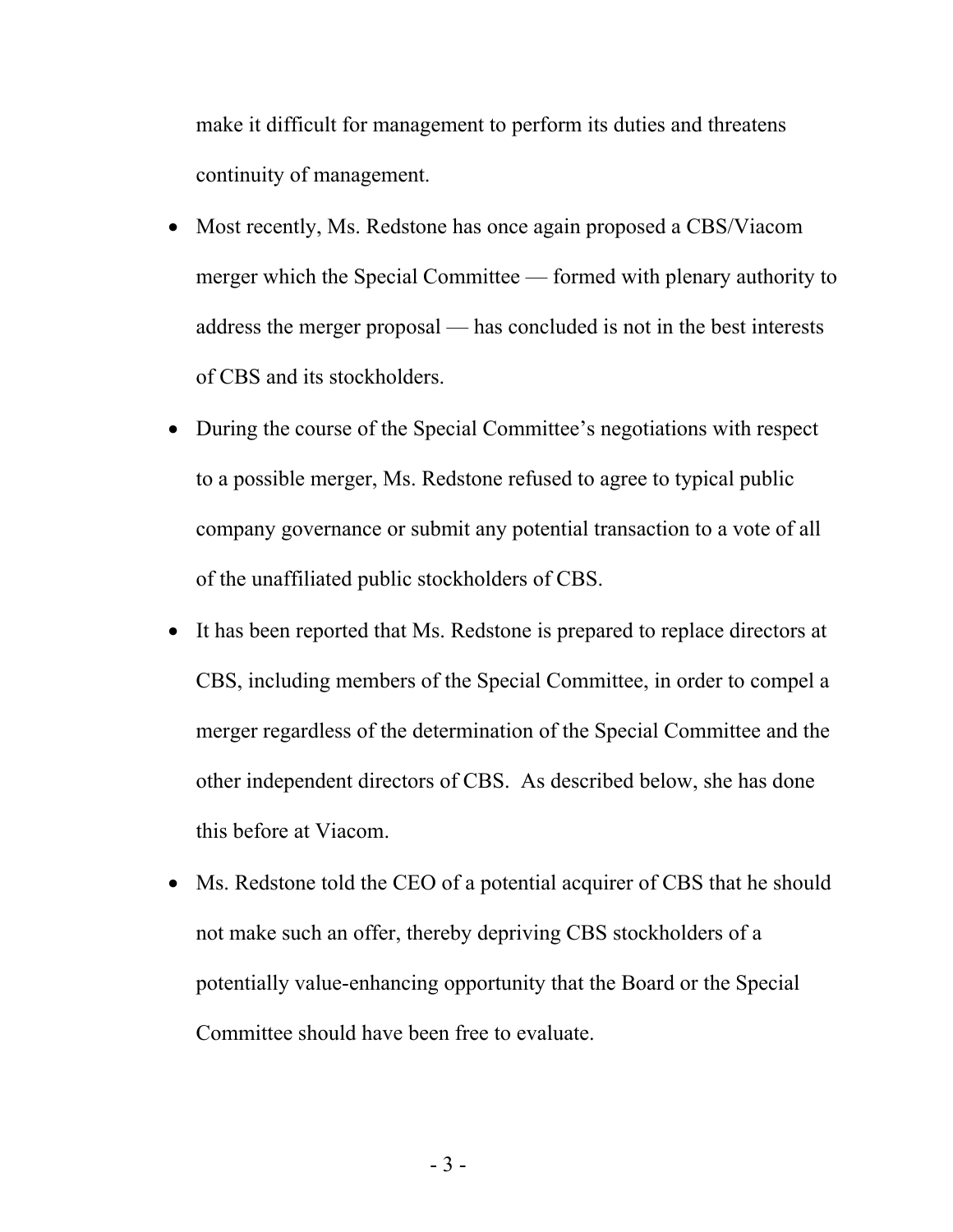3. This behavior and the uncertainty and negative public attention it has engendered have harmed CBS and its stockholders and will continue to do so. CBS's stock price has dropped from nearly \$70 per share to nearly \$50 per share since merger talks were reinstated — a loss of approximately \$7 billion in market cap suffered by the Class B stockholders. This loss of market value has occurred despite management consistently delivering excellent results.

4. By way of background, NAI (controlled by Ms. Redstone) controls the Company through dual-class shares. CBS has two classes of stock, both publicly traded on the New York Stock Exchange: Class A common stock, which has voting power, and Class B common stock, which does not. Ms. Redstone, through NAI, effectively controls approximately 79.6% of the voting power of CBS. But NAI owns only approximately 10.3% of the economic stake in the Company.

5. In 2005, CBS and Viacom were split into the standalone entities they are today. Thereafter, Mr. Redstone (who controlled NAI and CBS at that time) repeatedly made public statements promising that CBS would be run as an independent NYSE-listed public company, with independent management and an independent board. Mr. Redstone also made clear that he intended this commitment to continue even after he no longer had control. Ms. Redstone stood by these public statements and has not retracted them — publicly — since taking

 $-4-$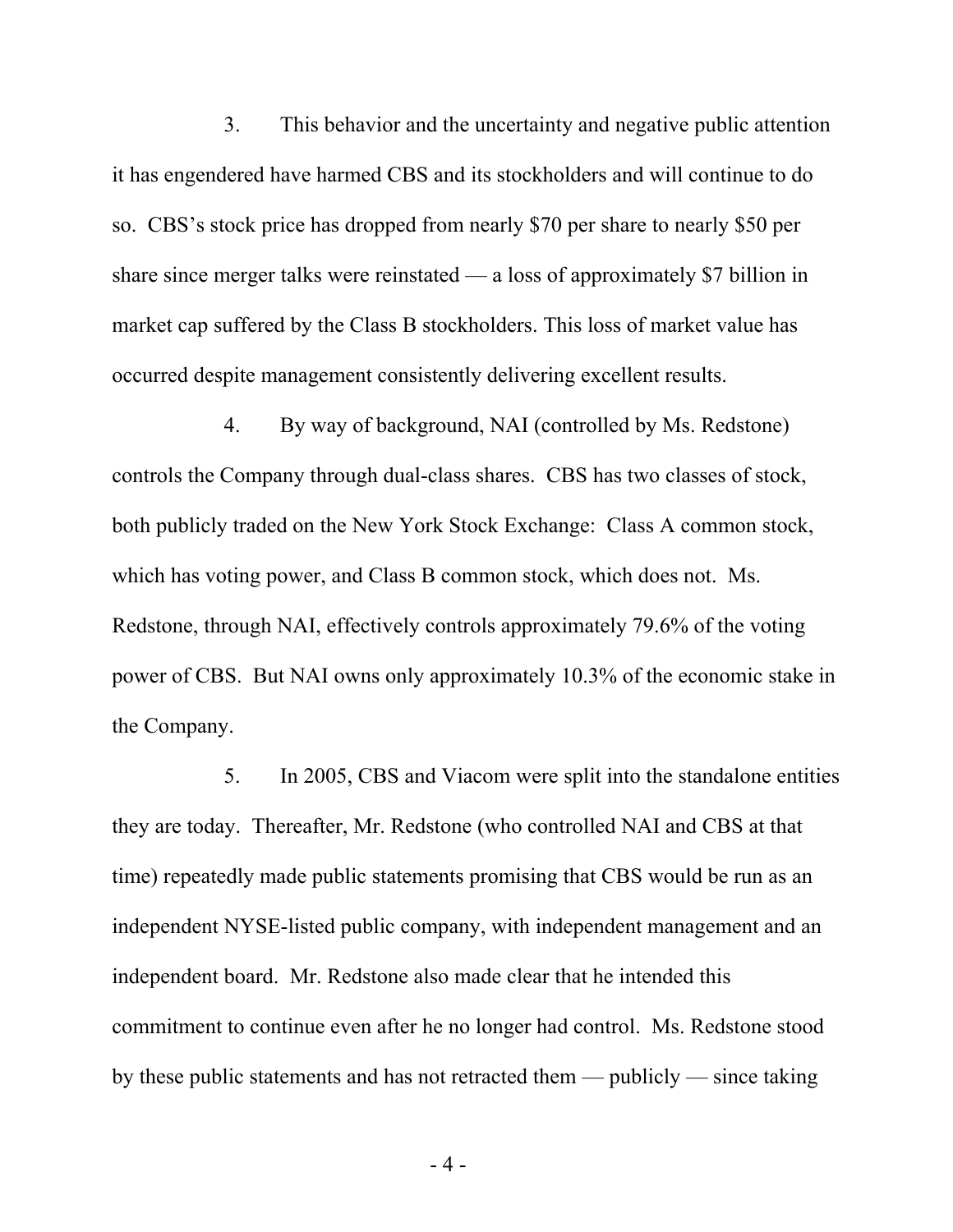the helm of NAI. Against this backdrop of promised independence, CBS flourished for a decade under the leadership of Mr. Moonves and his team.

6. But Ms. Redstone's recent actions show that she will break those promises. She has threatened to impose her and NAI's will on the Company at the expense of all of the Company's stockholders. She has undermined management. It has been publicly reported that she will replace directors who will not do her bidding. She has sought to combine CBS and Viacom regardless of the strategic and economic merits of the transaction and to the exclusion of considering any other potential transaction. Those actions have damaged, and will continue to damage, CBS and its stockholders.

7. The five members of CBS's Special Committee, all independent directors of the Company, unanimously believe that the CBS Board has a fiduciary duty to act now to protect all stockholders and prevent Ms. Redstone from continuing to misuse her power as a controller, in breach of her fiduciary duties. To that end, at the Special Committee's request, and with the support of the other independent directors, CBS has scheduled a meeting of the full CBS Board for this Thursday, May 17, 2018 (the "Special Board Meeting") to consider potential responses to Ms. Redstone's conduct, including the issuance of a dividend of voting Class A shares to all stockholders — both Class A and Class B. The contemplated dividend would have the effect of reducing the Redstones' and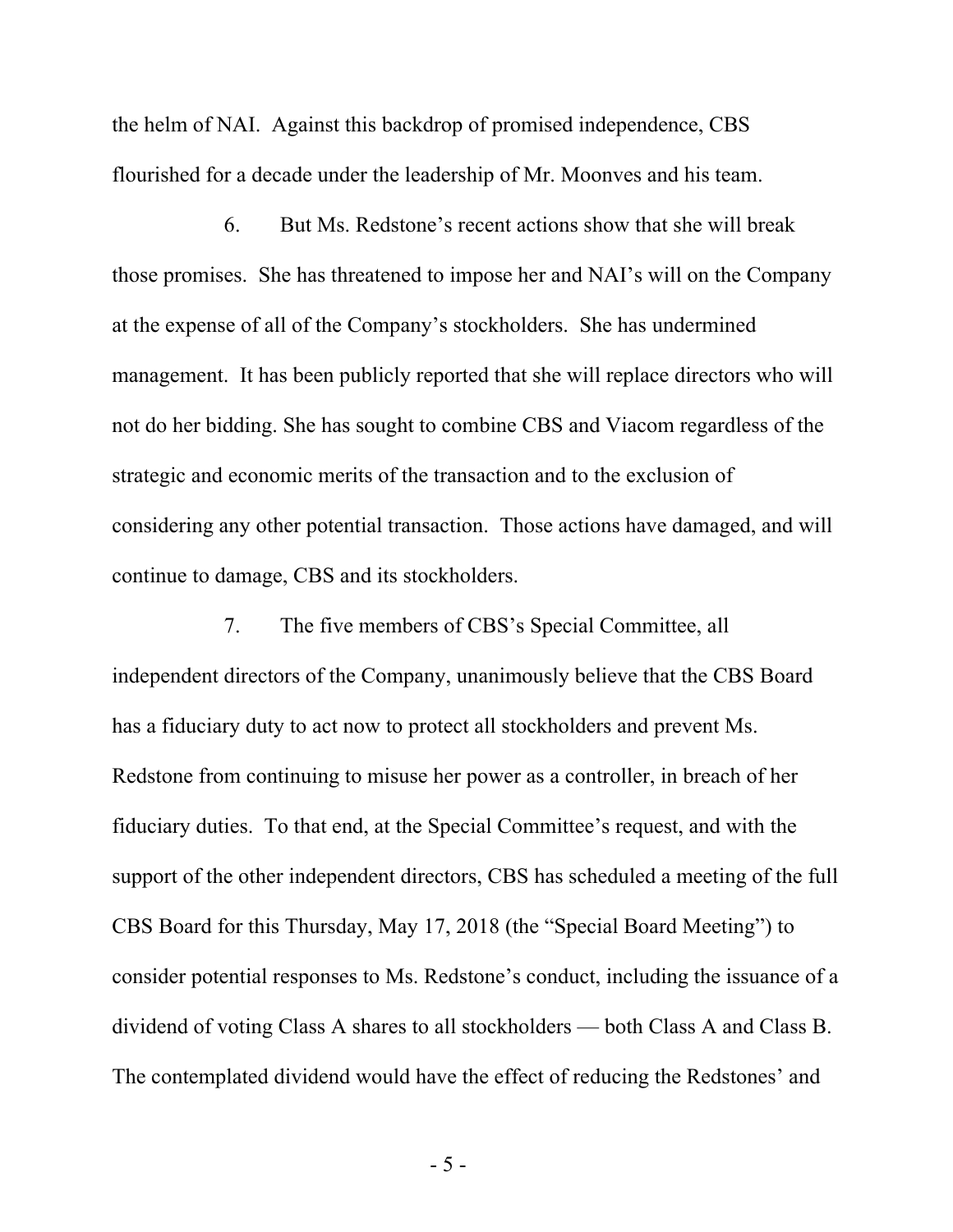NAI's voting power — from 80% to approximately 17% — but would not dilute the economic ownership interests of any CBS stockholders, including NAI. This dividend is expressly permitted by the Company's charter.

8. CBS's Special Committee believes that it is only a matter of time before Ms. Redstone will attempt to replace the independent directors at CBS who do not agree with her positions, just as she and NAI did at Viacom two years ago, in order to block the CBS Board from considering appropriate corporate strategies for CBS that would be in the best interests of all CBS shareholders—not just NAI. Plaintiffs are filing this complaint and accompanying motion for a temporary restraining order to prevent Ms. Redstone and NAI from attempting to replace the Board or modify the Company's governance documents before any Board action taken at the Special Board Meeting becomes effective.

9. Plaintiffs are also proposing that, if the Board approves the dividend, CBS will not issue any Class A shares distributable in the stock dividend, or otherwise cause that dividend to become effective, pending further order of the Court. The temporary restraining order will ensure that the Board can adequately deliberate and, if it deems appropriate, take actions to protect the interests of all CBS stockholders. If the Board were to approve the dividend, the public stockholders of CBS would be able to elect the Board of their choice thereafter.

- 6 -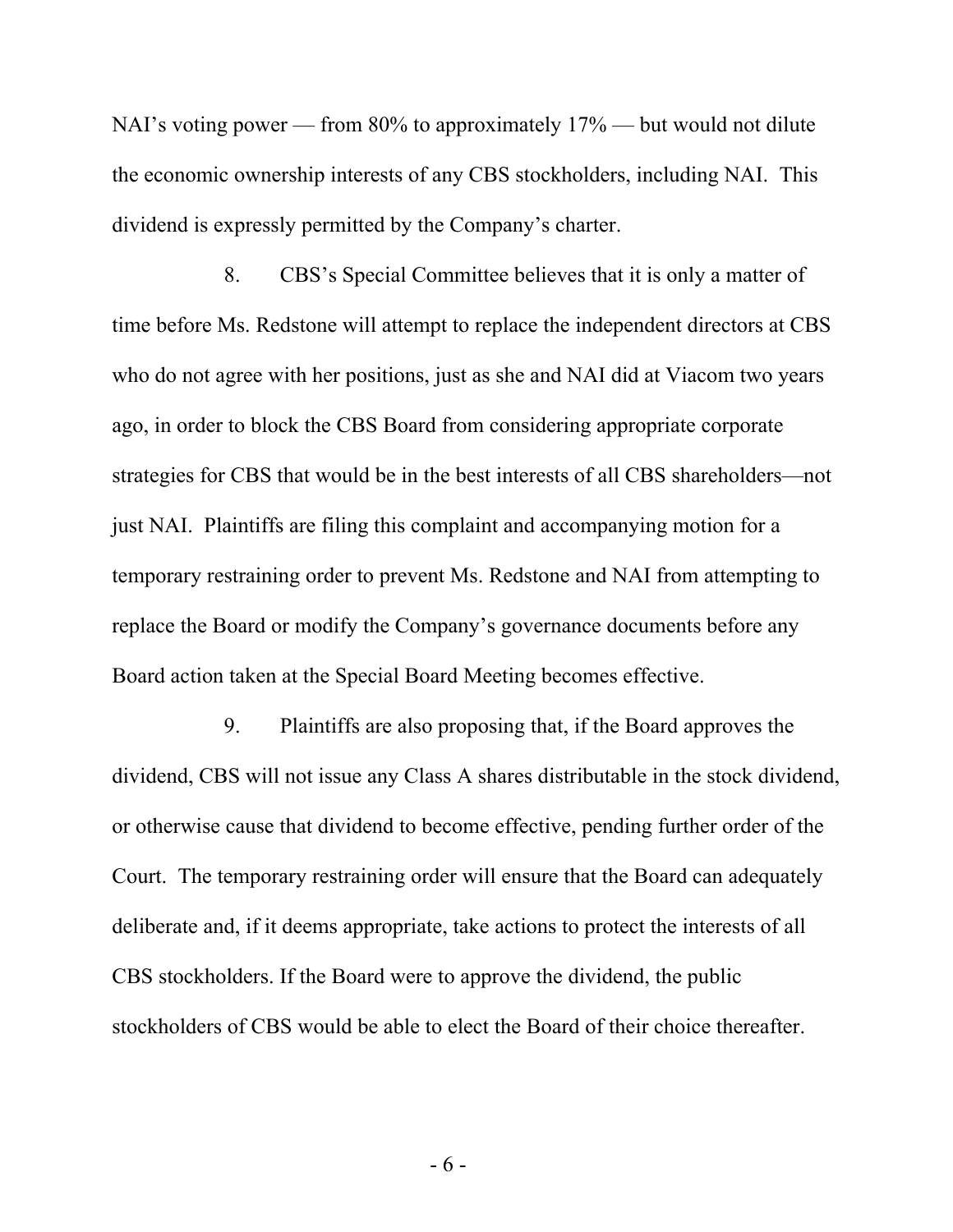#### **THE PARTIES**

10. Plaintiff CBS Corporation is a media corporation headquartered in New York and organized under the laws of Delaware. It is one of the world's largest entertainment companies. The Company's common stock is divided into two classes, both of which are publicly traded on the New York Stock Exchange. CBS Class A common stock (traded as "CBS.A") has one vote per share on all issues. CBS Class B common stock (traded as "CBS") has no voting rights. CBS has 14 directors on its Board, the majority of whom are independent under NYSE rules.

11. The Special Committee is comprised of five independent directors: chairman Bruce S. Gordon, Gary L. Countryman, Charles K. Gifford, Linda M. Griego, and Martha L. Minow.

12. Bruce S. Gordon is an independent director of CBS and serves as Chair of the Special Committee. Mr. Gordon completed a 35-year career in the telecommunications industry in 2003 when he retired from Verizon, where he served as President of the Retail Markets Group since 2000. Before that, Mr. Gordon served as President of Enterprise Business of Bell Atlantic (Verizon's predecessor) since December 1998. Mr. Gordon is also a director of Northrop Grumman and was formerly a director of ADT Corp. Mr. Gordon became the first business executive to head the National Association for the Advancement of

- 7 -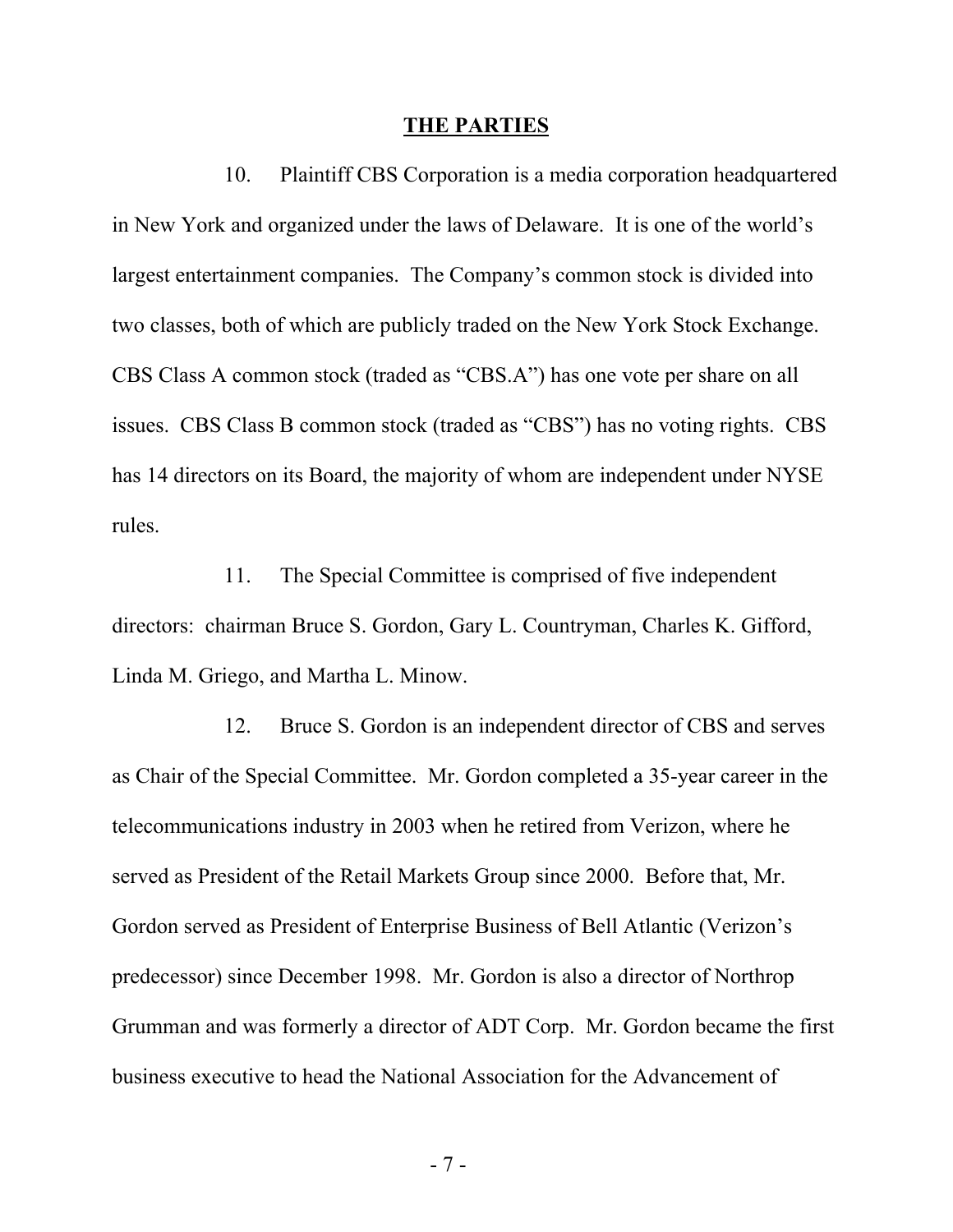Colored People, which he led from 2005 to 2007. He has been a director of CBS since 2006 and is a Class B stockholder.

13. Special Committee member Gary L. Countryman is an independent director of CBS. Mr. Countryman is a 40-year veteran of the insurance industry, and has been Chairman Emeritus of Liberty Mutual since 2000. He served as Chairman of Liberty Mutual from 1986 to 2000 and as its Chief Executive Officer from 1986 to 1998. He has been a director of CBS since 2007 and is a Class A and Class B stockholder.

14. Special Committee member Charles K. Gifford is an independent director of CBS. Mr. Gifford has been Chairman Emeritus of Bank of America since February 2005, and was a director of Bank of America for 12 years. He was Chairman and Chief Executive Officer of BankBoston before its 1999 merger with Fleet Financial and became President and Chief Operating Officer of the combined companies. Mr. Gifford became Chief Executive Officer of FleetBoston Financial in 2001 and Chairman in 2002. He has been a director of CBS since 2006 and is a Class B stockholder.

15. Special Committee member Linda M. Griego is an independent director of CBS. Ms. Griego has served, since 1986, as President and Chief Executive Officer of Griego Enterprises, Inc., a business management company. From 1990 to 2000, Ms. Griego held a number of government-related

- 8 -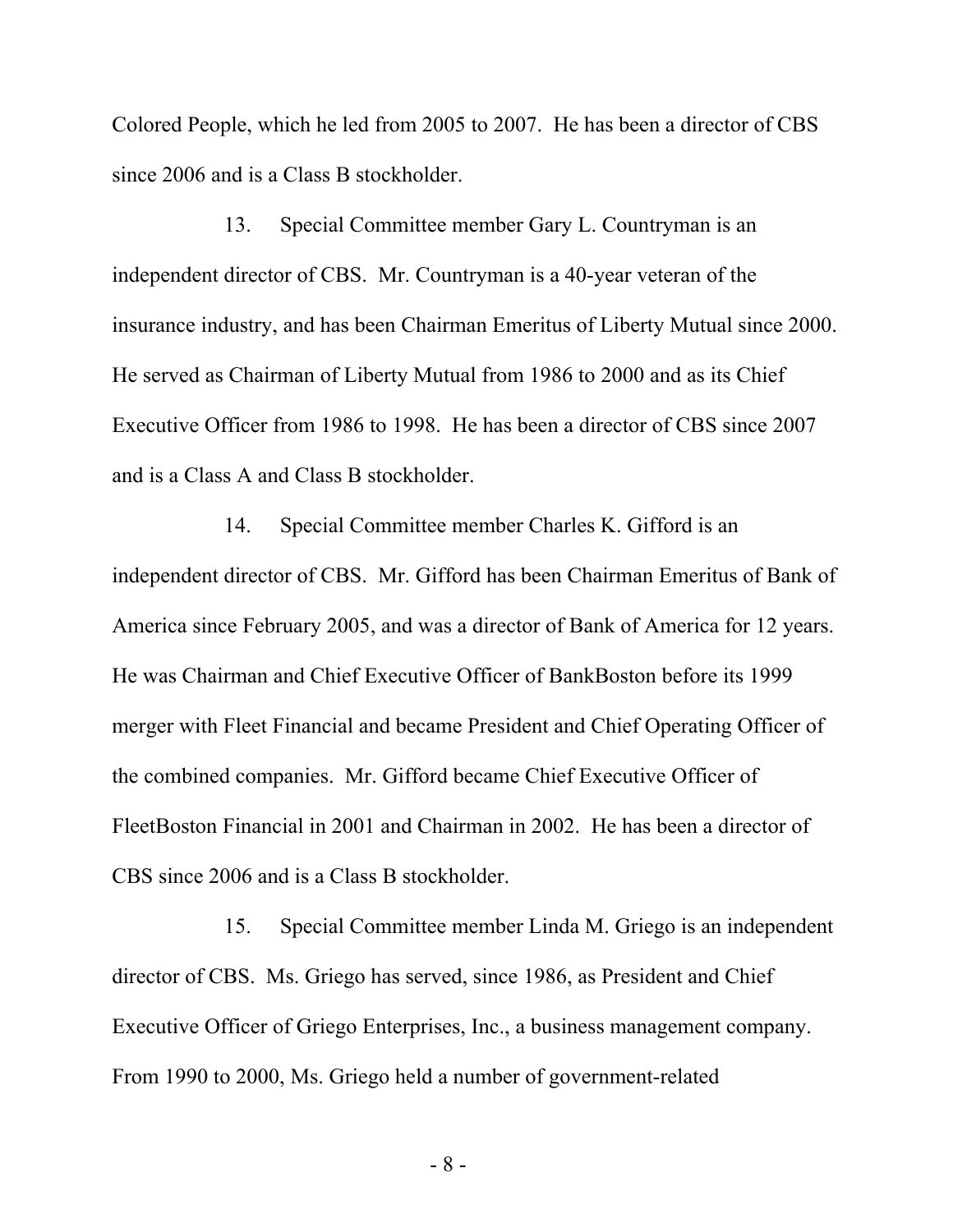appointments, including Deputy Mayor of Los Angeles, President and Chief Executive Officer of the Los Angeles Community Development Bank, and President and Chief Executive Officer of Rebuild LA. Over the past two decades, she has also served on a number of government commissions and boards of directors of nonprofit organizations, including current service on the boards of the David and Lucile Packard Foundation, the MLK Health and Wellness, CDC, and the board of Trustees of the Charles R. Drew University of Medicine and Science. Ms. Griego has served as a director of publicly traded and private corporations, and is presently serving as director of AECOM. She has been a director of CBS since 2007 and is a Class B stockholder.

16. Special Committee member Martha L. Minow is an independent director of CBS. Ms. Minow's 37-year career at Harvard Law School, including her tenure as Dean of Harvard Law School, reflects exceptional achievements in academia. She is the Carter Professor of General Jurisprudence at Harvard Law School and a Harvard University Distinguished Service Professor. A fellow of the American Academy of Arts & Sciences since 1992, Ms. Minow has also been a senior fellow of Harvard's Society of Fellows, a Fellow of the American Bar Foundation, and a Fellow of the American Philosophical Society. She has served extensively on government commissions and boards of directors of nonprofit organizations, and currently serves as Vice-Chair of the Legal Services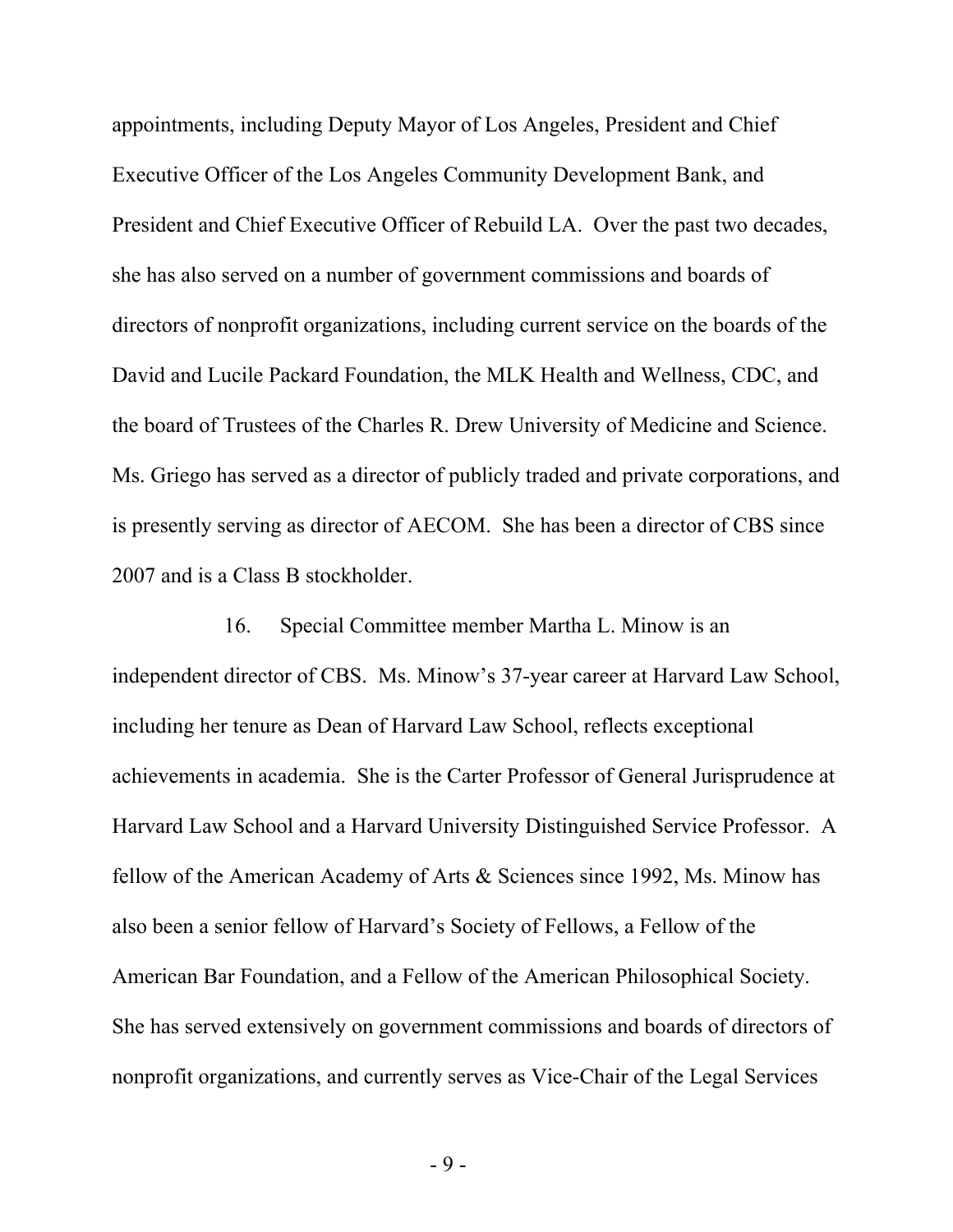Corporation, a trustee of the MacArthur Foundation and an advisory council member of the MIT Media Lab, among others. Ms. Minow has been a director since 2017, when she was nominated at the request of Ms. Redstone, and is a Class A and Class B stockholder.

17. NAI is a Maryland corporation headquartered in Massachusetts and the controlling stockholder of CBS. NAI beneficially owns, directly and indirectly through its co-defendant and wholly-owned subsidiary NAI Entertainment Holdings LLC, approximately 79.6% of CBS's outstanding Class A Common Stock and approximately 10.3%, on a combined basis, of CBS's outstanding Class A Common Stock and Class B Common Stock. In 2016, the board of directors of NAI was reconstituted to include Ms. Redstone's daughter Kimberlee Ostheimer, and her friend Jill Krutick, along with herself and her son, Tyler Korff. Ms. Redstone effectively controls NAI.

18. Defendant NAI Entertainment Holdings LLC, a direct, whollyowned subsidiary of NAI, is a Delaware corporation headquartered in Massachusetts.

19. Defendant Sumner M. Redstone is Chairman Emeritus of CBS and previously served as Executive Chairman of CBS until February 2016. He is also the CEO and Chairman of the Board of NAI. (Mr. Redstone has been named as a defendant to ensure appropriate relief).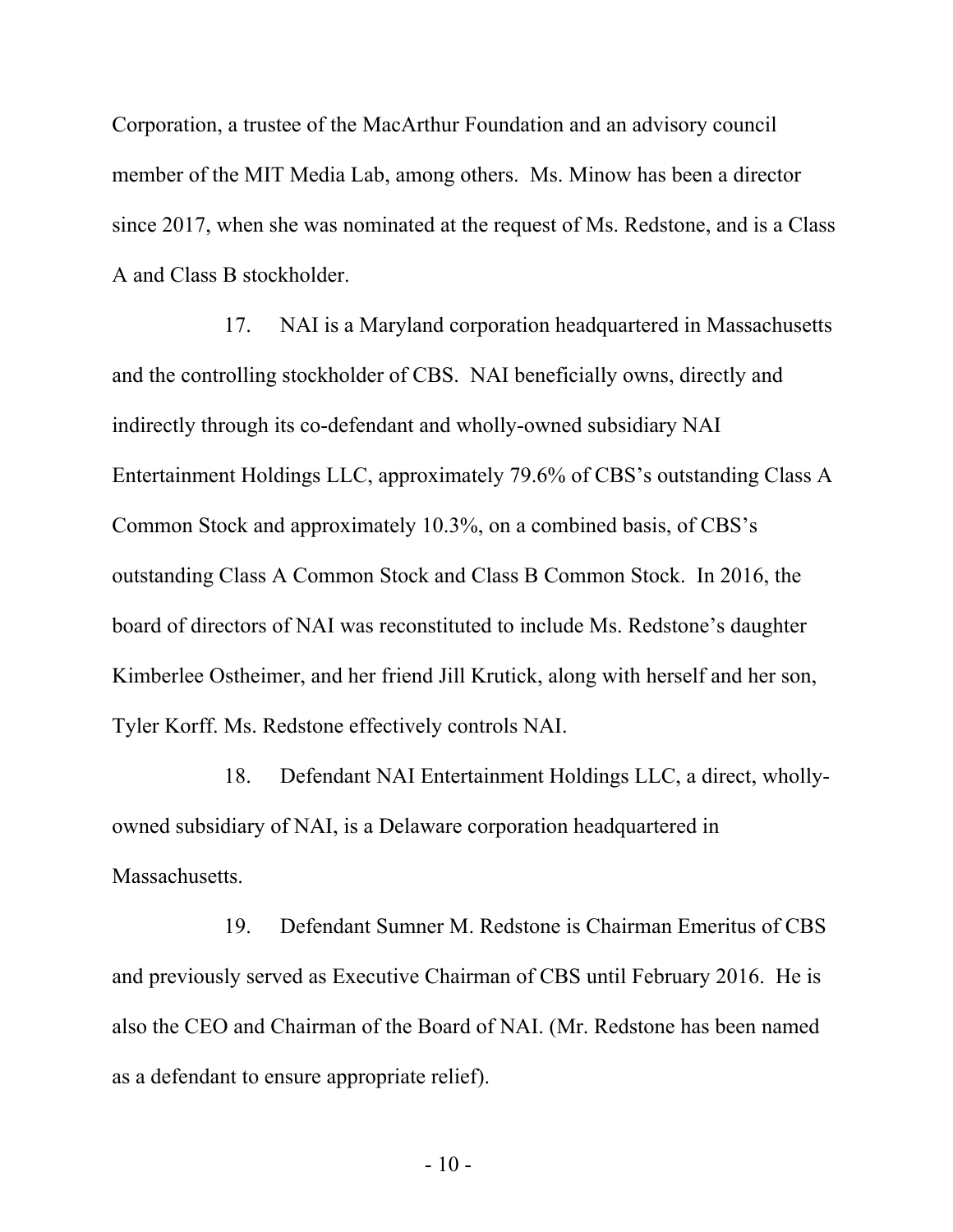20. Defendant Sumner M. Redstone National Amusements Trust (the "SMR Trust") is the irrevocable trust of defendant Sumner M. Redstone. The SMR Trust owns 80% of the voting interest of NAI. The governance documents of the SMR Trust provide that, in the event of Mr. Redstone's death or incapacity, voting control of the NAI voting interest held by the SMR Trust will pass to the board of trustees, which will include Ms. Redstone and her son, Mr. Korff. As discussed below, in 2016, Mr. Redstone's estate plan was changed to reconstitute the board of trustees of the SMR Trust to include Ms. Redstone, her daughter (Ms. Ostheimer), Thaddeus Jankowski (the general counsel of NAI), and Ms. Krutick, thereby ensuring Ms. Redstone's complete control of the SMR Trust.

21. Defendant Shari Redstone is the daughter of Sumner Redstone, Vice Chair of the CBS and Viacom boards, and President and a director of NAI. Ms. Redstone is also a trustee of the SMR Trust and effectively controls the SMR Trust, NAI and Viacom, though the legitimacy of Ms. Redstone's control remains subject to challenge and ongoing litigation. Through the Shari E. Redstone Trust, Ms. Redstone owns the remaining 20% voting interest in NAI not controlled by the SMR Trust.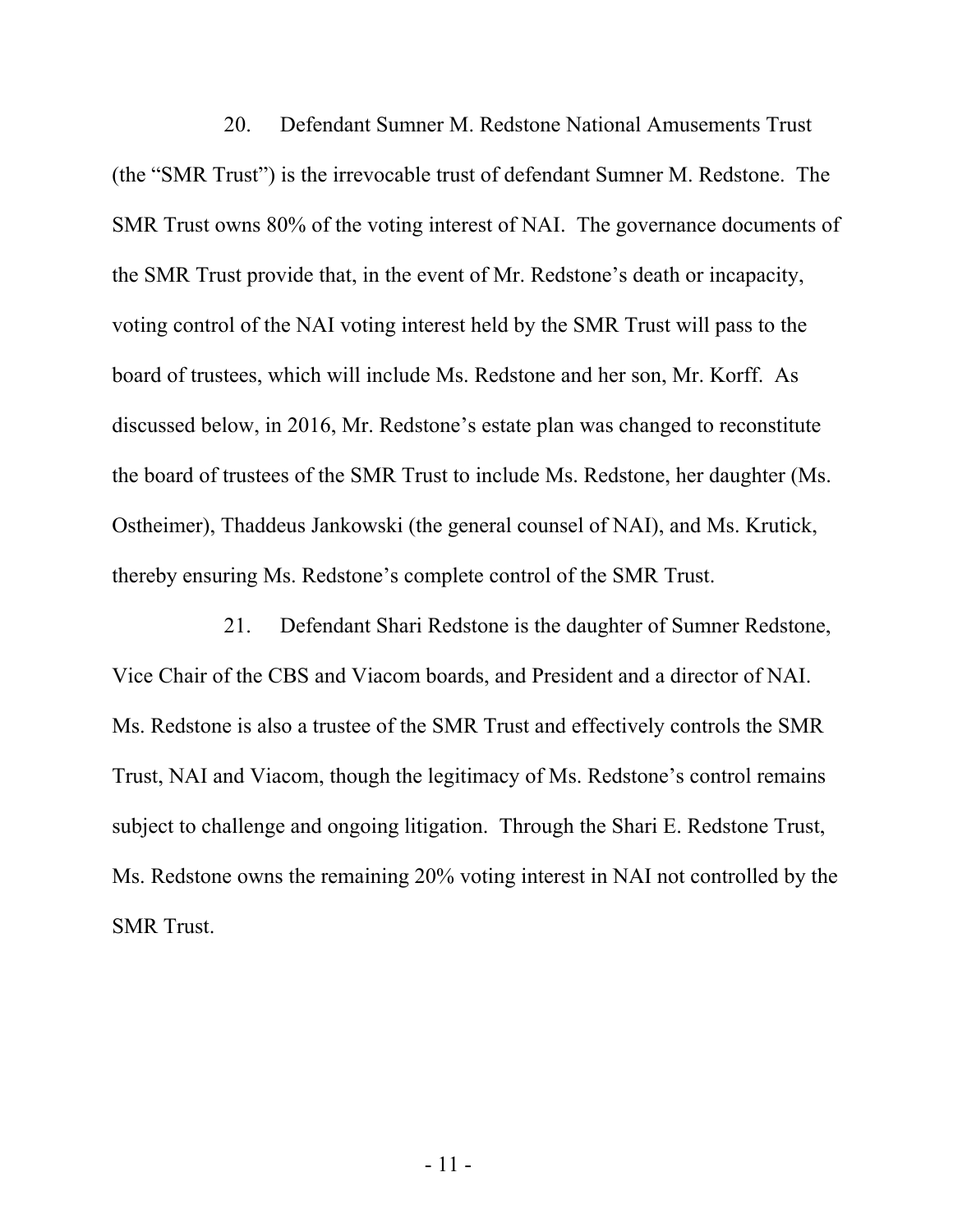#### **JURISDICTION**

22. This Court has jurisdiction over this action pursuant to 10 *Del. C.* §§ 341 and 342, as this matter is a cause in equity for which there is no adequate remedy at law.

#### **BACKGROUND**

# **I. CBS's governance structure and leadership following the split from Viacom.**

23. CBS began as a radio broadcaster almost 100 years ago. In 1970, CBS spun off its cable television business, Viacom. NAI, under the control of Sumner Redstone, acquired Viacom in 1987. In 2000, NAI acquired CBS and merged it into the old Viacom.

24. In November 2005, NAI announced the separation of CBS and Viacom, which was completed on December 31, 2005. The charters of both companies provided that the common stock would consist of Class A and Class B stock, which were to be identical except as otherwise specified, with the primary difference being that the Class A stock would be able to vote and the Class B would not. By virtue of its Class A stock ownership, NAI holds approximately 80% of the voting power of each company, but only approximately 10% of the economic interest.

25. CBS's charter vested in the Board the right to declare stock dividends — and, notably, gave the Board the right to declare a dividend of Class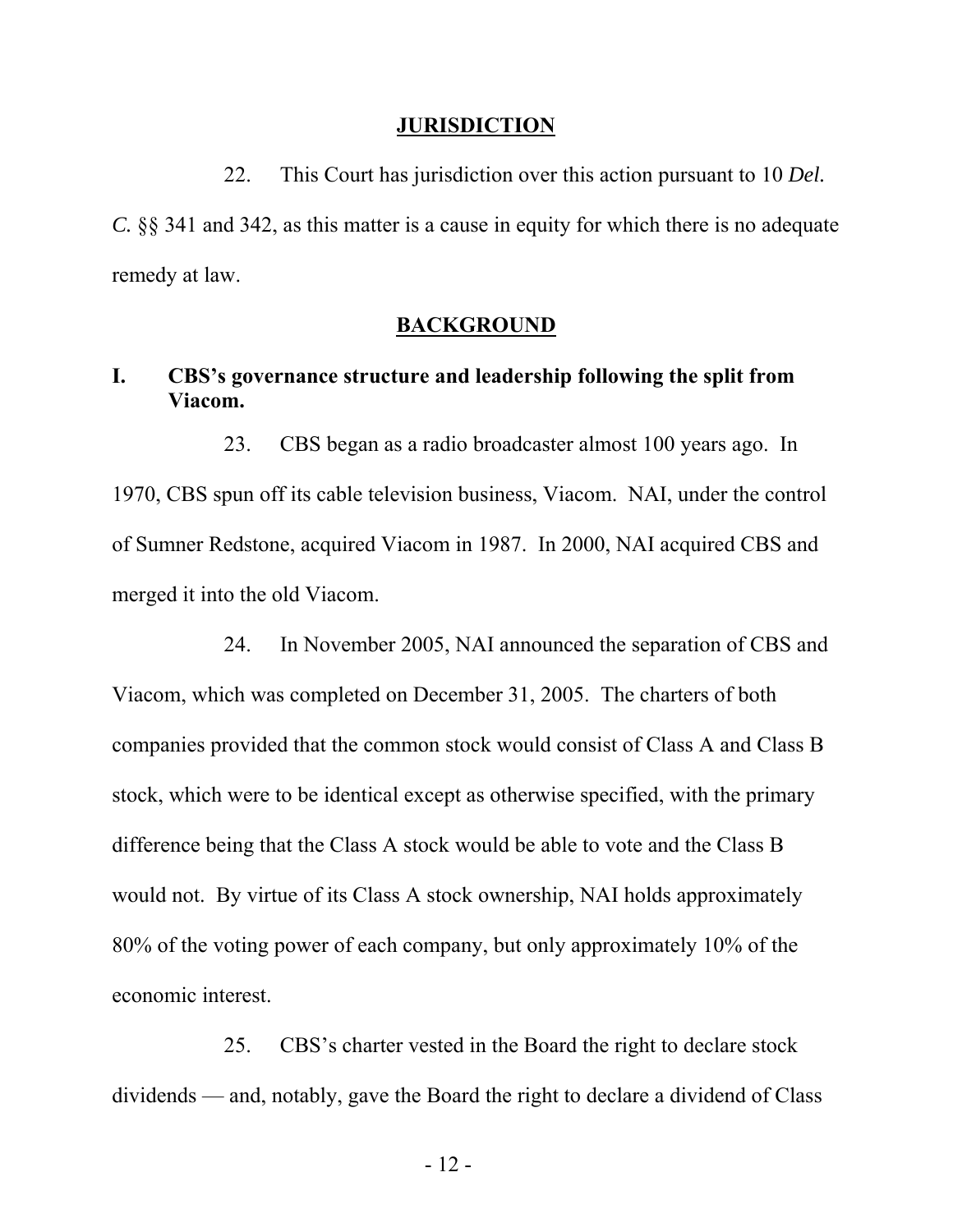A voting stock to all the stockholders, including the Class B stockholders. Article

IV, Section 2(b) of the charter provides in relevant part:

The Board of Directors may, at its discretion, declare a dividend of any securities of the Corporation . . . to the holders of shares of Class A Common Stock and Class B Common Stock (i) on the basis of a ratable distribution of identical securities to holders of shares of Class A Common Stock and Class B Common Stock or (ii) on the basis of a distribution of one class or series of securities to holders of shares of Class A Common Stock and another class or series of securities to holders of Class B Common Stock, . . . .

The second subsection is subject to a proviso on how those different classes of securities may differ.

26. Therefore, the plain language of the Charter authorizes the Board to issue a stock dividend of either "identical" securities to both classes of stockholders, or different securities to the different classes. The charter thus clearly vests in the Board the power and authority to grant a stock dividend that would provide voting power to the non-voting shareholders provided only that identical voting shares so issued are issued ratably to the Class A and Class B stockholders. The Viacom charter is identical.

27. The Company reiterated this authorization to issue a dividend in the form of Class A stock in its registration statement in 2005: the Company informed its investors that, if the Board were to declare a stock dividend, "the board of directors will determine whether the holders of CBS class A common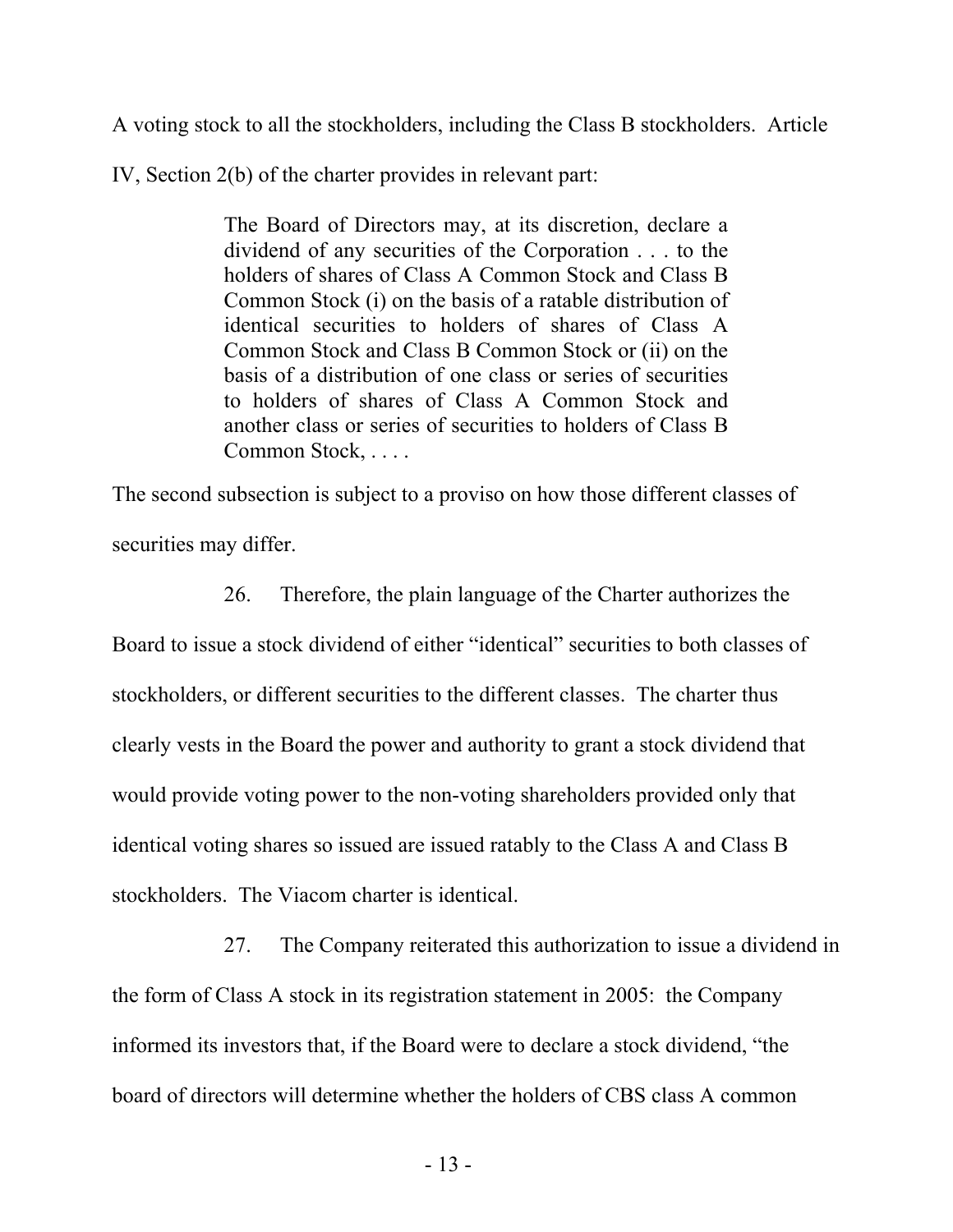stock and CBS class B common stock are to receive identical securities or to receive different classes or series of securities." (CBS Corp., Form S-4/A, Nov. 23, 2005.) The Company described the Board's power to approve stock dividends similarly in subsequent registration statements.<sup>1</sup>

28. Following the 2005 split, CBS continued to be the home to the CBS broadcasting network and steward of government-regulated broadcast licenses that CBS is obligated to use in the public interest. Mr. Redstone became Chairman of CBS, Ms. Redstone became the Company's Vice Chair, and Mr. Moonves became President and Chief Executive Officer. Mr. Moonves has held senior management positions at CBS since 1995, including President of CBS Entertainment and President, CEO and Chairman of CBS Broadcasting.

## **II. Sumner Redstone promises strong corporate governance practices to protect public stockholders at CBS and Viacom.**

29. Sumner Redstone's super-majority voting control was long recognized as a potential cloud and depressant on the market value of CBS stock, which Wall Street dubbed the "Redstone Discount." As Michael Nathanson, an analyst at Sanford Bernstein, explained: "There is definitely a Redstone discount on [CBS and Viacom]." "Investors will say, 'I don't want to be involved with any of these because we don't know what Sumner will do.'" (*New York Times*, Nov. 25, 2008.)

 $\overline{a}$ 

<sup>1</sup> *See, e.g.*, CBS Corp., Form S-3ASR, Nov. 3, 2017; CBS Corp., Form S-3ASR, Nov. 3, 2011.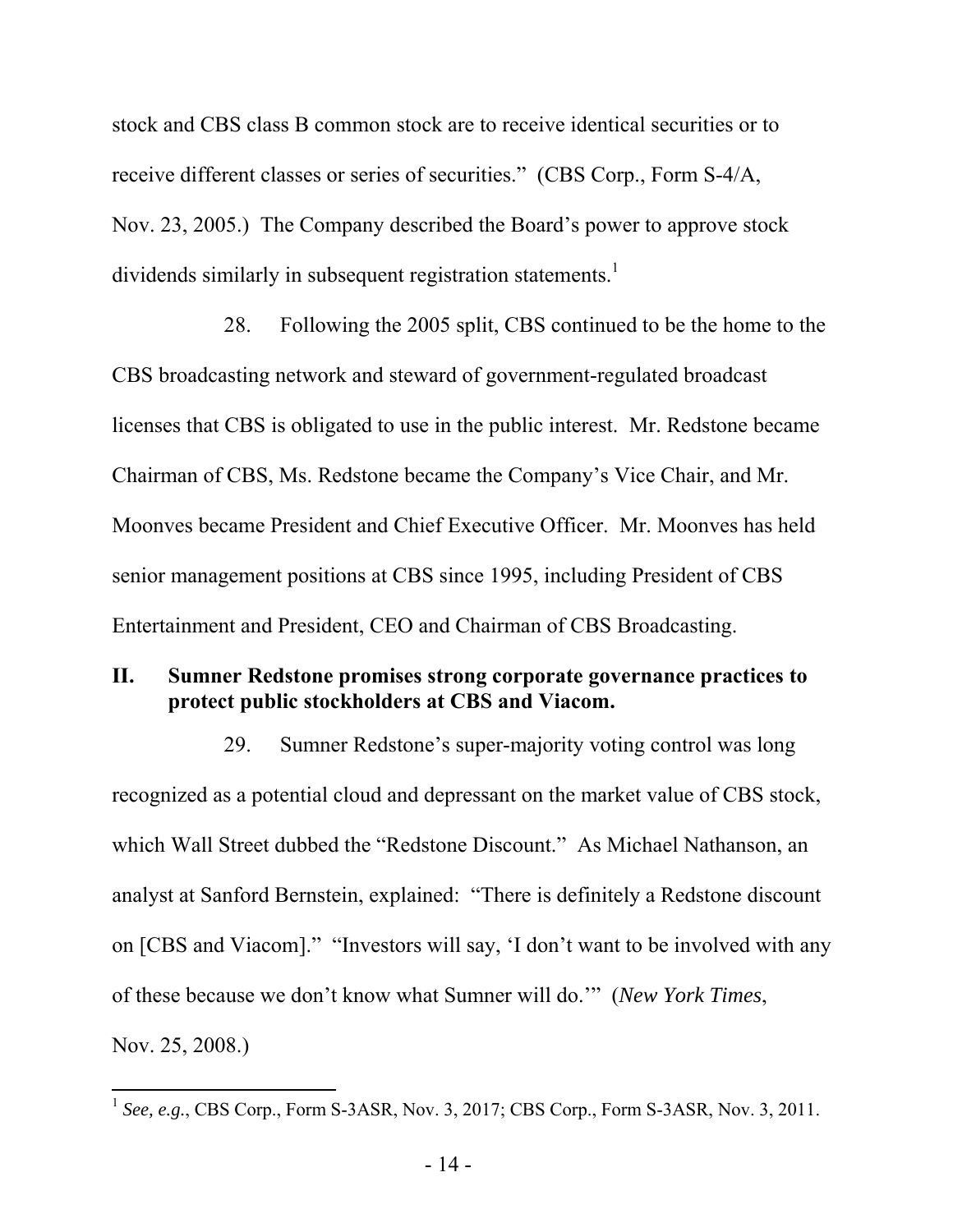30. In an effort to mitigate this "Redstone discount," from its beginnings as a stand-alone company, CBS (and Viacom) adopted and maintained, with Sumner and Shari Redstone's public support, corporate governance policies and procedures that were designed to protect the public stockholders. On multiple occasions, from the Form S-4 filing in connection with its spinoff in 2005 up to its most recent proxy statement which Ms. Redstone reviewed and approved, CBS touted the independence of its Board and, with Sumner Redstone's agreement, represented that CBS was — and would be — governed by an independent Board "despite being a 'controlled company.'"

31. For instance, in the registration statement filed in connection with its 2005 spin-off, CBS represented that:

- "a majority of the CBS Corp. directors must be independent, as 'independence' is defined in the NYSE listing standard and in the CBS Corp. Guidelines"; and that
- "[i]n several areas, CBS Corp.'s practices will go beyond the requirements of the NYSE listing standards. For example, despite being a 'controlled company,' CBS Corp. will have a majority of independent directors on its board of directors and will have an independent compensation committee and an independent nominating and governance committee . . . ."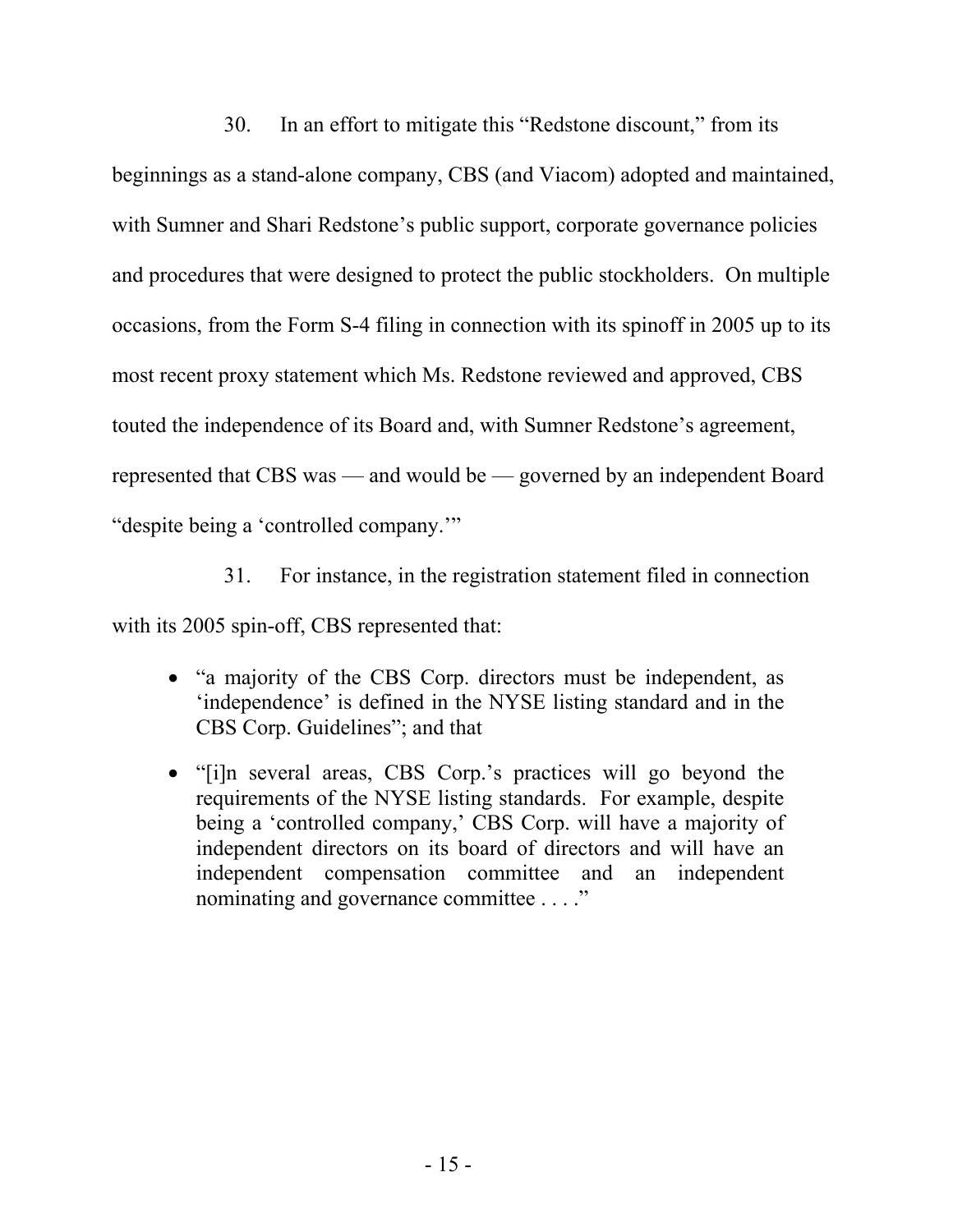32. CBS made materially identical representations on many

subsequent occasions, including in all 13 of the proxy statements it filed between 2006 and  $2018.<sup>2</sup>$ 

33. CBS's Corporate Governance Guidelines, which readers of

CBS's SEC filings are encouraged to review, provide:

- "The Board has adopted these guidelines to reflect CBS's commitment to the highest standards of corporate governance . . . ."
- "The Board currently has 14 members. The Board will regularly evaluate its size in connection with the director nomination process and at such other times as it deems appropriate."
- "*Independence*. A majority of CBS's directors will meet the criteria for independence established by the New York Stock Exchange (NYSE) corporate governance listing standards."
- "The Nominating and Governance Committee [which is composed of independent directors] will recommend director candidates to the Board in accordance with the criteria, policies and principles set forth in its Charter and in these Guidelines. Qualified candidates for the Board recommended by stockholders shall be reviewed in accordance with the policies established by the Nominating and Governance Committee."
	- 34. The Nominating and Governance Committee Charter, which is

referenced in the Corporate Governance Guidelines and is another document that

CBS's stockholders are encouraged to read, states:

 $\overline{a}$ <sup>2</sup> *See* CBS Corp. Schedules 14A issued April 14, 2006; April 13, 2007; April 11, 2008; April 24, 2009; April 16, 2010; April 15, 2011; April 13, 2012; April 12, 2013; April 11, 2014; April 10, 2015; April 15, 2016, April 7, 2017, and April 6, 2018.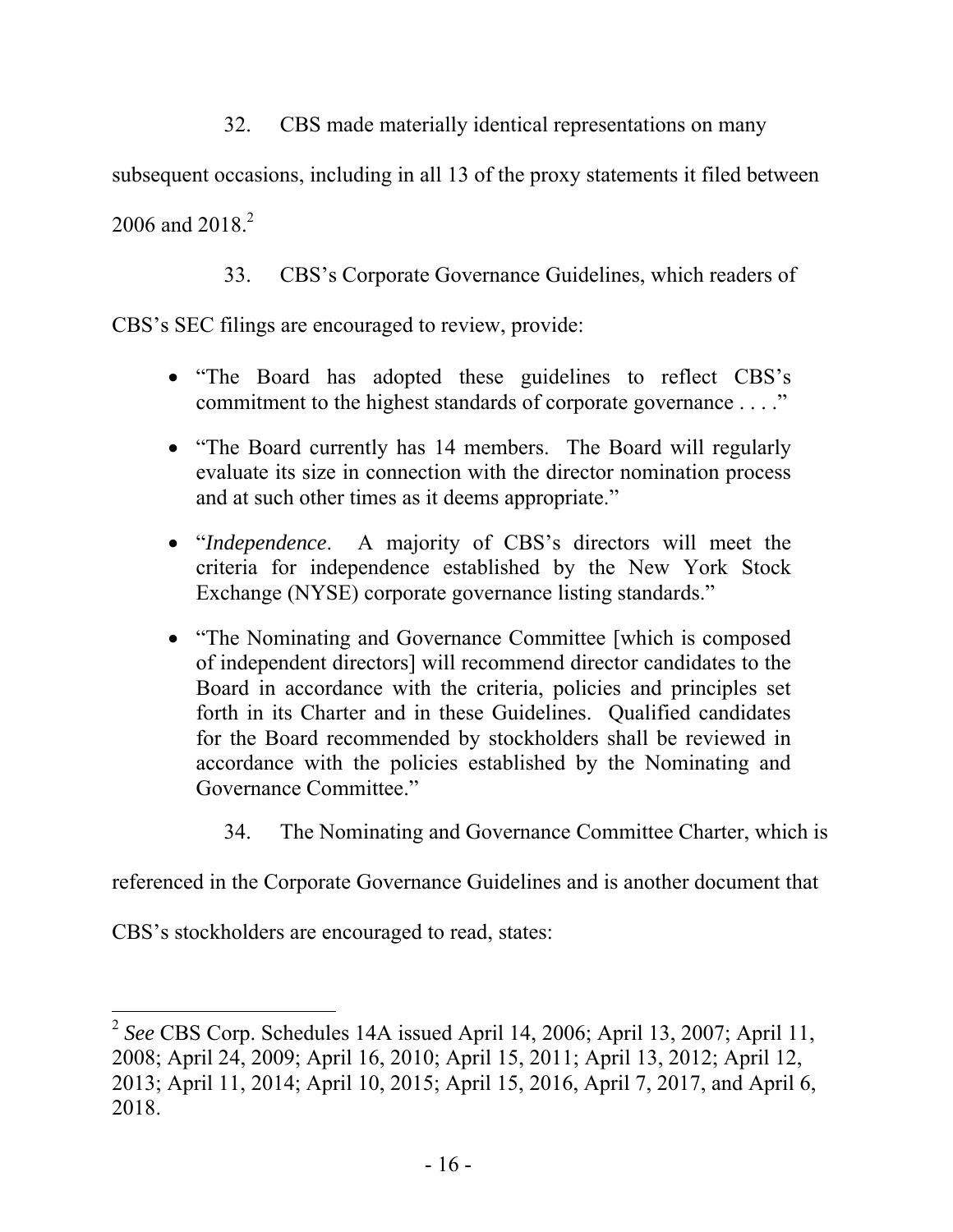- "The Nominating and Governance Committee is established by the Board for the following purposes: (i) assisting the Board by identifying individuals qualified to become Board members and recommending to the Board director nominees to stand for election at the next annual meeting of stockholders, (ii) making recommendations to the Board as to the independence of each director, (iii) monitoring significant developments in the law and practice of corporate governance and of the duties and responsibilities of directors of public companies . . . ."
- "The committee shall identify and recommend to the Board candidates for election or re-election to the Board, or for appointment to fill any vacancy that is anticipated or has arisen on the Board, in accordance with the criteria, policies and principles set forth in the Company's Corporate Governance Guidelines and this Charter."
- "The committee shall review qualified candidates for the Board recommended by stockholders. The process for stockholders to submit their recommendations for candidates for the Board will be disclosed in the Company's annual proxy statement."
	- 35. From the outset, CBS, its Board, and the investing public

understood that Mr. Redstone, on behalf of NAI, was fully committed to the principle expressed in these corporate filings: that CBS should be and would be governed by an independent board of directors for the benefit of the Company and all its stockholders, not just the controlling stockholder. For example, in an October 4, 2006 appearance on television, Mr. Redstone said of CBS and Viacom: "*I have never operated these companies as controlled companies. I do not operate that way. I never will.*" And, on August 6, 2007, *BusinessWeek* published an excerpted interview with Mr. Redstone in which he stated: "Control is bad if you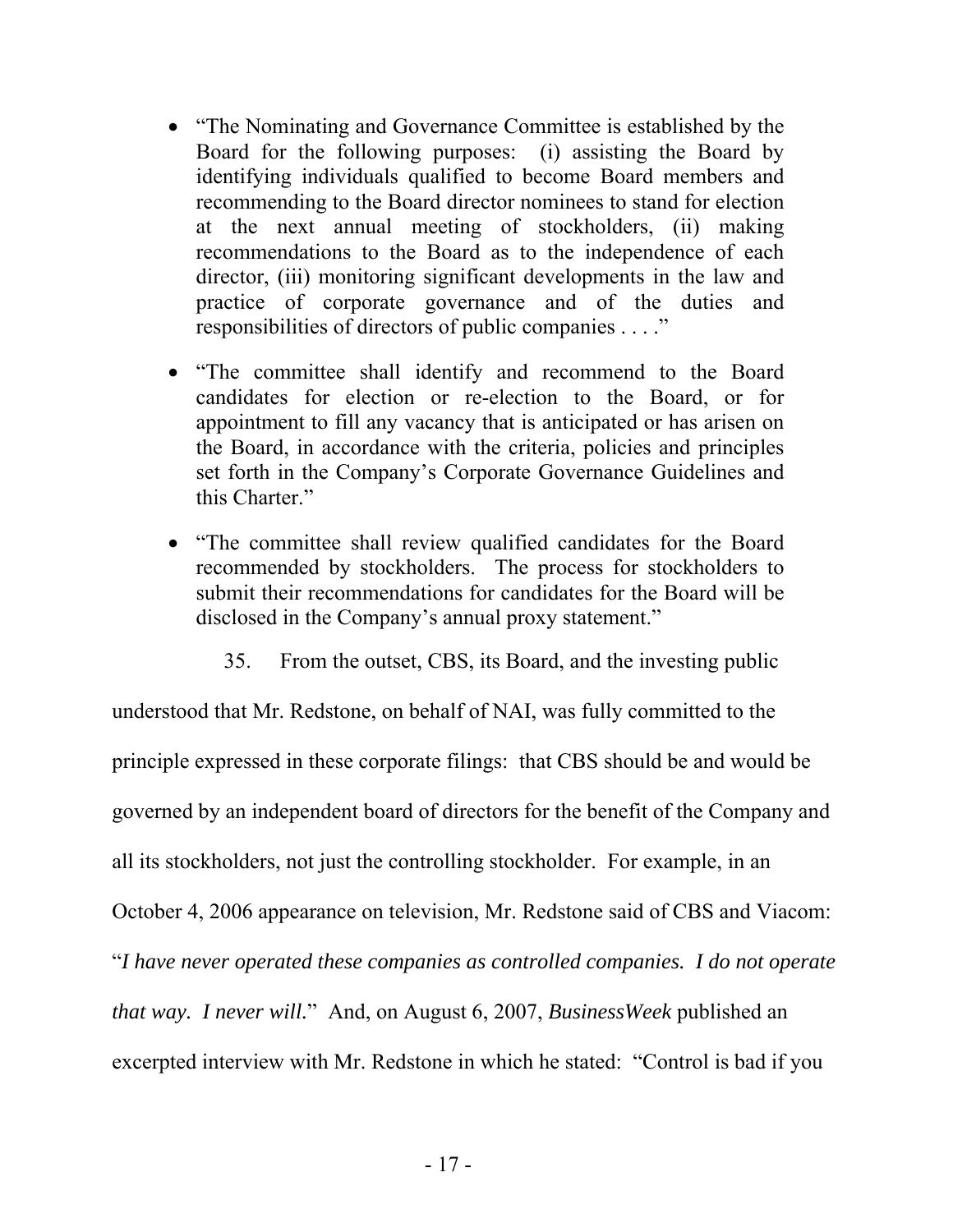use it for your own interests. And everyone in our industry knows I have never done that. . . . So I certainly don't put my interests ahead of the stockholders. I have never used control for my personal interests."

36. As the chairman of the board of CBS's controlling stockholder, NAI, Mr. Redstone reiterated these sentiments on countless occasions. Each time, he extolled the CBS Board's independence and reiterated that CBS's controlling stockholder would not interfere with the business judgment of the Board in conducting the business and affairs of CBS.

37. As a director of both CBS and NAI, Ms. Redstone approved and never contradicted the foregoing statements. Moreover, in the past she has publicly stated her own support of the CBS Board and intention not to interfere with the Company's management. But Ms. Redstone failed to respect these promises at Viacom and is now threatening to do the same at CBS.

#### **III. CBS performs strongly for more than a decade.**

38. All the while, CBS has experienced tremendous success and has been a market leader. That success continues today: CBS has been the mostwatched television network in primetime for 14 out of the past 15 seasons and for the last nine consecutive years. For the 2017-18 season, the CBS Television Network has three of the top five scripted series, and seven of the top 10 scripted series — far more than all of the other networks combined. In addition, CBS has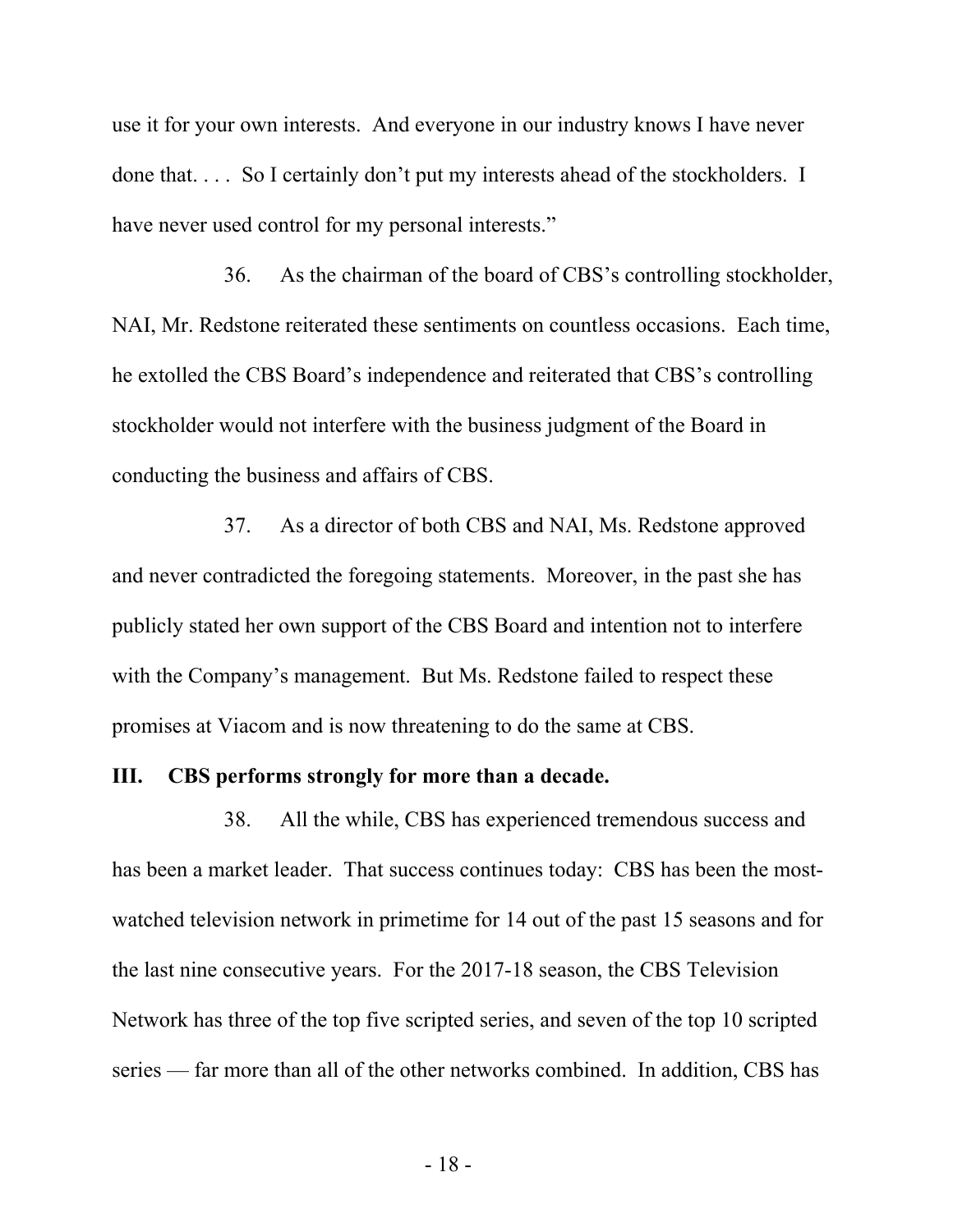14 time-period-winning programs, also more than all the other networks combined. This includes the #1 new series and the #1 news magazine. Thirteen CBS series are averaging more than 10 million viewers, more than any other network.

39. At a time when many media companies are losing subscribers because of cord-cutting, CBS is winning subscribers through its strategy of distributing its premium content across all the platforms that viewers want, including traditional multichannel video programming distributors ("MVPDs"), virtual MVPDs (through "skinny bundles"), and its direct-to-consumer streaming services, CBS All Access and Showtime OTT. The Company has now grown its paid subscribers at CBS and Showtime for three quarters in a row, both sequentially and year over year. This is a rare, significant, and telling metric in today's media environment.

40. The Company's strategic success has translated into record financial results year after year, with 2017 marking the company's eighth straight year of earnings per share ("EPS") growth, and the company achieving significant returns for shareholders and positioning CBS for further long-term success. CBS had an "exceptional" 2016, and "achieved a record level of revenue" in 2017. (CBS Schedule 14A, Apr. 7, 2017; 2017 Proxy Statement.) Both years' proxy filings attributed these banner results to the continued leadership of Mr. Moonves and the senior management team. This success continued in the most recent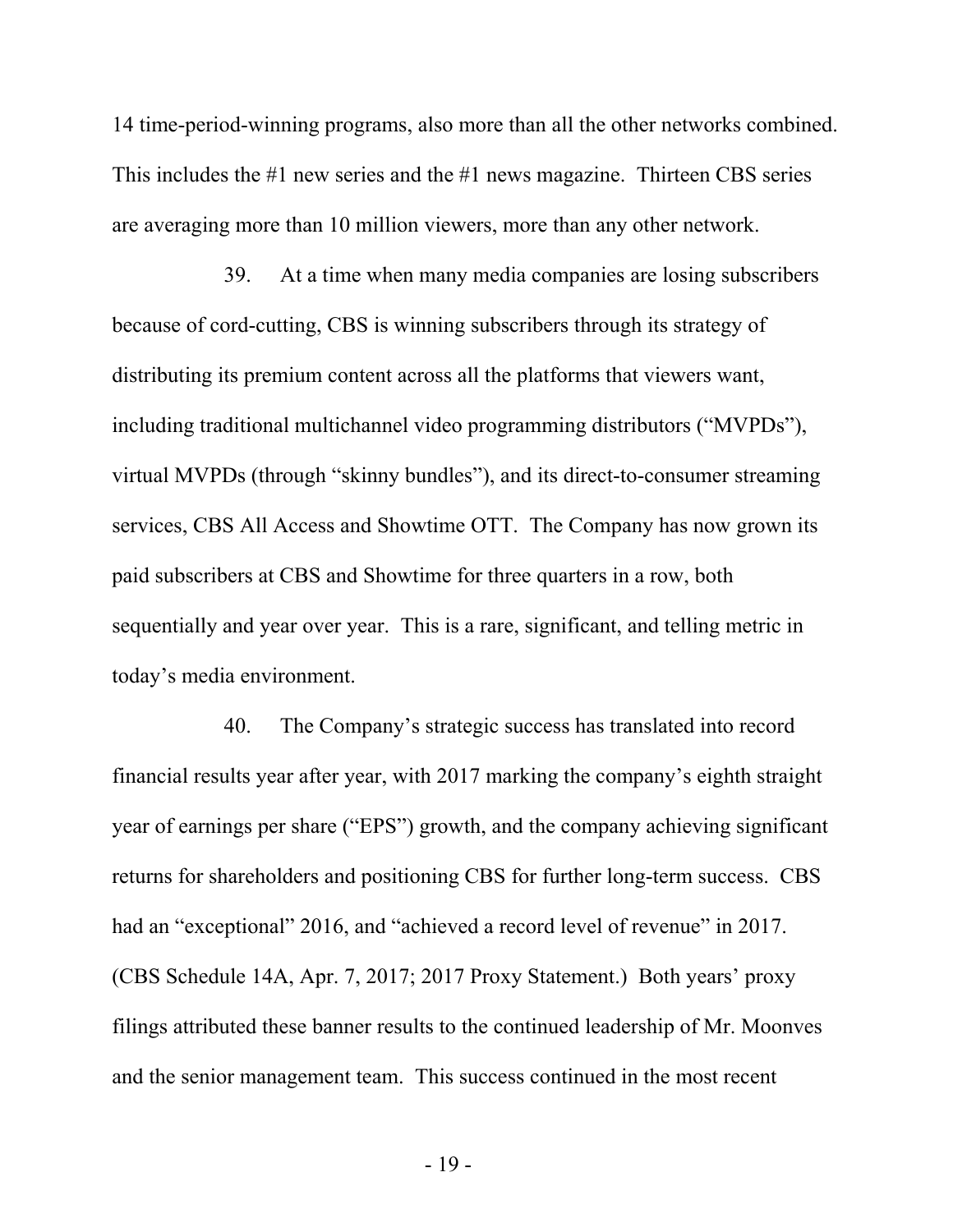earnings report, when CBS posted EPS growth of 26% in the first quarter of 2018, marking the Company's 33rd consecutive quarter of EPS growth. In connection with the release of those earnings, Mr. Moonves recently stated "there is so much more to come."

#### **IV. Ms. Redstone Acquires Control of NAI and Viacom.**

41. In February 2016, as Mr. Redstone's health continued to decline, he retired from his role as Chairman of both CBS and Viacom. Acting under circumstances that have been and continue to be the subject of litigation, Ms. Redstone then took control of the SMR Trust, NAI and Viacom.

42. Though Ms. Redstone temporarily acquiesced in the selection of Mr. Moonves as the new Chairman of CBS, she had soured on Viacom CEO Phillipe Dauman and was the sole director to vote against his election as the new Chairman of Viacom. Though he was elected Chairman by the vote of the remaining directors, he soon became Ms. Redstone's first target. Ms. Redstone's conduct at Viacom, including removing directors and a CEO, is directly relevant to the request for injunctive relief and is described more fully below at paragraphs 63 and 66.

# **V. In 2016, Ms. Redstone makes her first attempt to shore up Viacom through a merger of CBS and Viacom.**

43. Immediately after ensconcing new directors on the Viacom board, NAI, under Ms. Redstone's control and with Mr. Redstone's actual or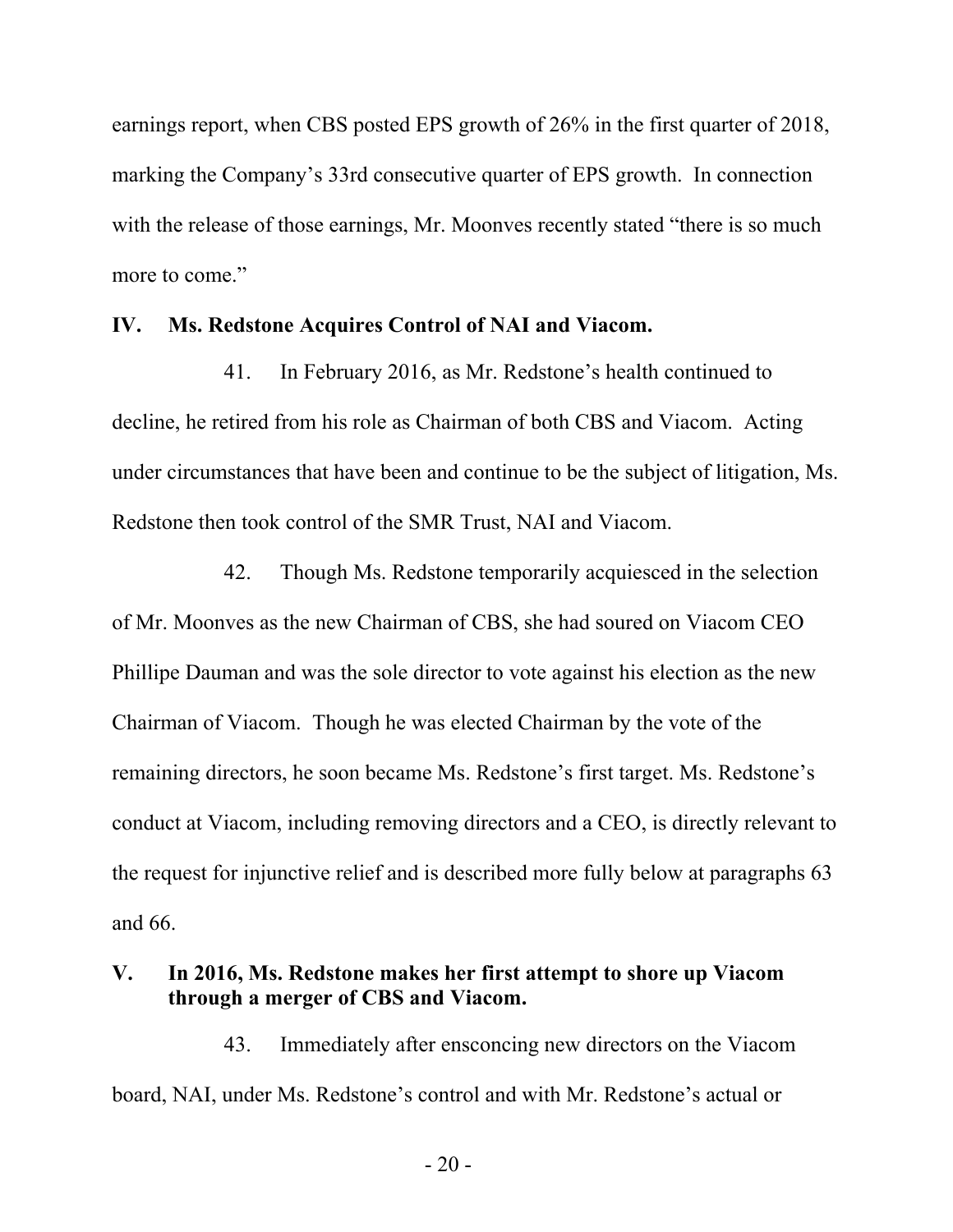effective acquiescence, sent letters to the boards of Viacom and CBS recommending that they consider a merger. The deal foundered because CBS insisted, as a precondition to further talks, that NAI agree to restrictions on NAI's ability to act unilaterally and to guarantee absolutely that the combined CBS/Viacom entity would be managed as a non-controlled public company with a majority-independent board for at least the next five years. Ms. Redstone contrary to the long-expressed promises of her father—would not agree to that.

44. On the day the merger talks were called off, December 12, 2016, Viacom's stock price fell 9% from the previous business day's close, while CBS's shares were flat.

# **VI. Starting in late 2017, Ms. Redstone makes her second attempt to combine CBS and Viacom to the detriment of CBS shareholders.**

45. To strengthen Viacom at the expense of CBS's shareholders, Ms. Redstone yet again set out to merge CBS and Viacom. Rumors that Ms. Redstone was planning this move started circulating in late 2017.

46. By early January 2018, in the face of analysts and investors viewing Viacom's prospects as a standalone business as grim, Ms. Redstone once again formally approached the boards of CBS and Viacom and pressed for a combination of the two companies. Viacom's stock price leapt as a result. Between the start of November 2017 (when speculation about Ms. Redstone's potential actions first began) and early May 2018, Viacom's stock price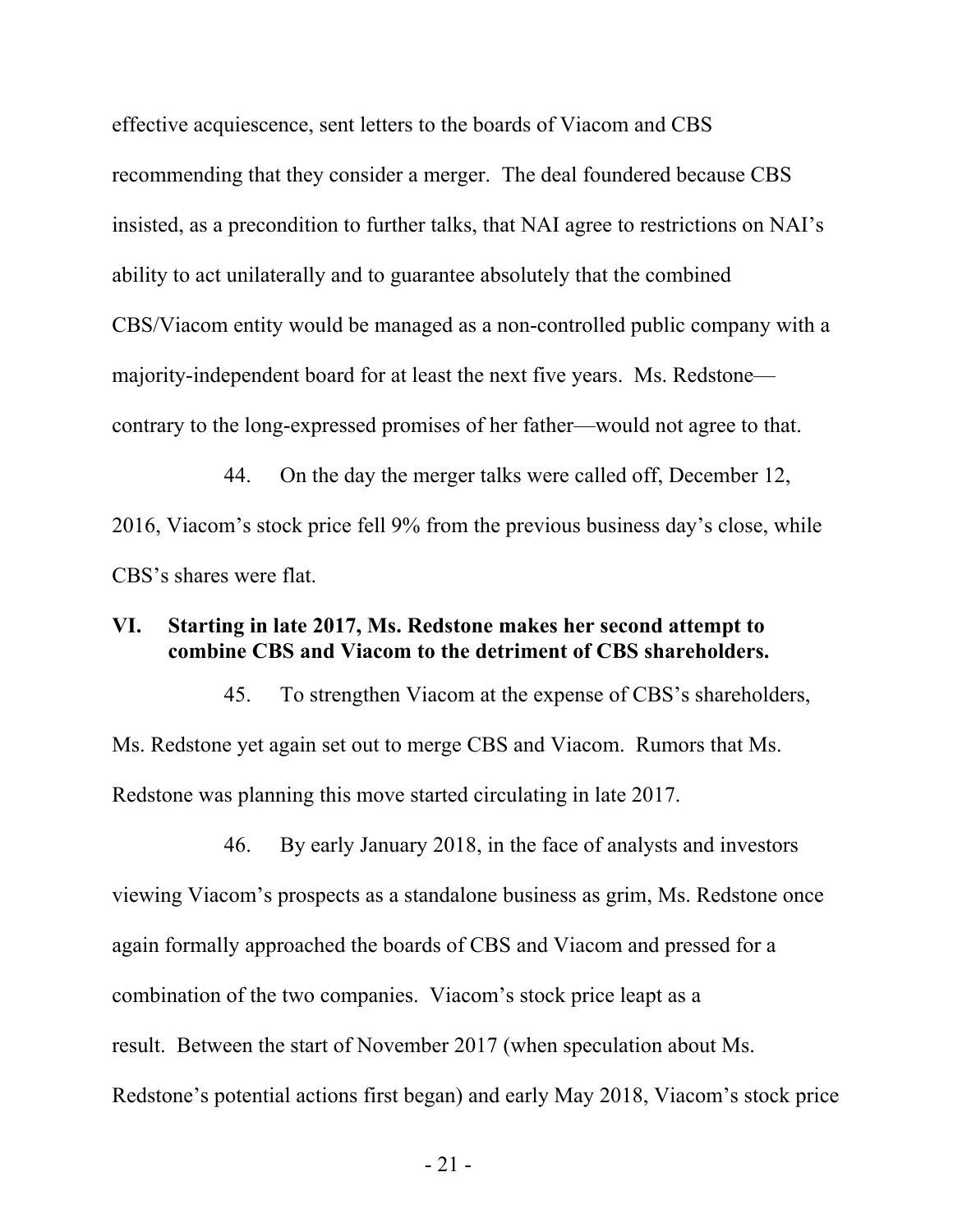has risen nearly 20%, while the S&P 500 has been virtually flat, rising a mere 3%. By contrast, the market understood that the deal would not be beneficial for CBS. In April 2018, CBS's stock price sank to a low of \$49.20 per share because of the Viacom-related speculation, 28% off its 52-week high and approximately a \$7 billion loss in market cap for the Class B public stockholders. The "Redstone Discount" was back.

47. Ms. Redstone has also made clear that she will not entertain any third-party offers for control of CBS, even if they offer a high premium to CBS's stock price.

48. But her actions went further than simply stating that she would not entertain other offers for CBS. In the past year, Ms. Redstone took it upon herself to tell the CEO of a potential acquirer that he should not even make an offer for CBS to the CBS Board. The refusal even to allow the Board to consider such an offer deprived CBS's stockholders of a value-enhancing opportunity that the Special Committee or the Board, not Ms. Redstone, should have been free to evaluate and potentially use as leverage in other negotiations, including the Special Committee's negotiations with Viacom.

49. In response to Ms. Redstone's demand that CBS again consider a merger of CBS and Viacom, the CBS and Viacom boards each formed special committees to evaluate and negotiate a potential combination, just as they had in

- 22 -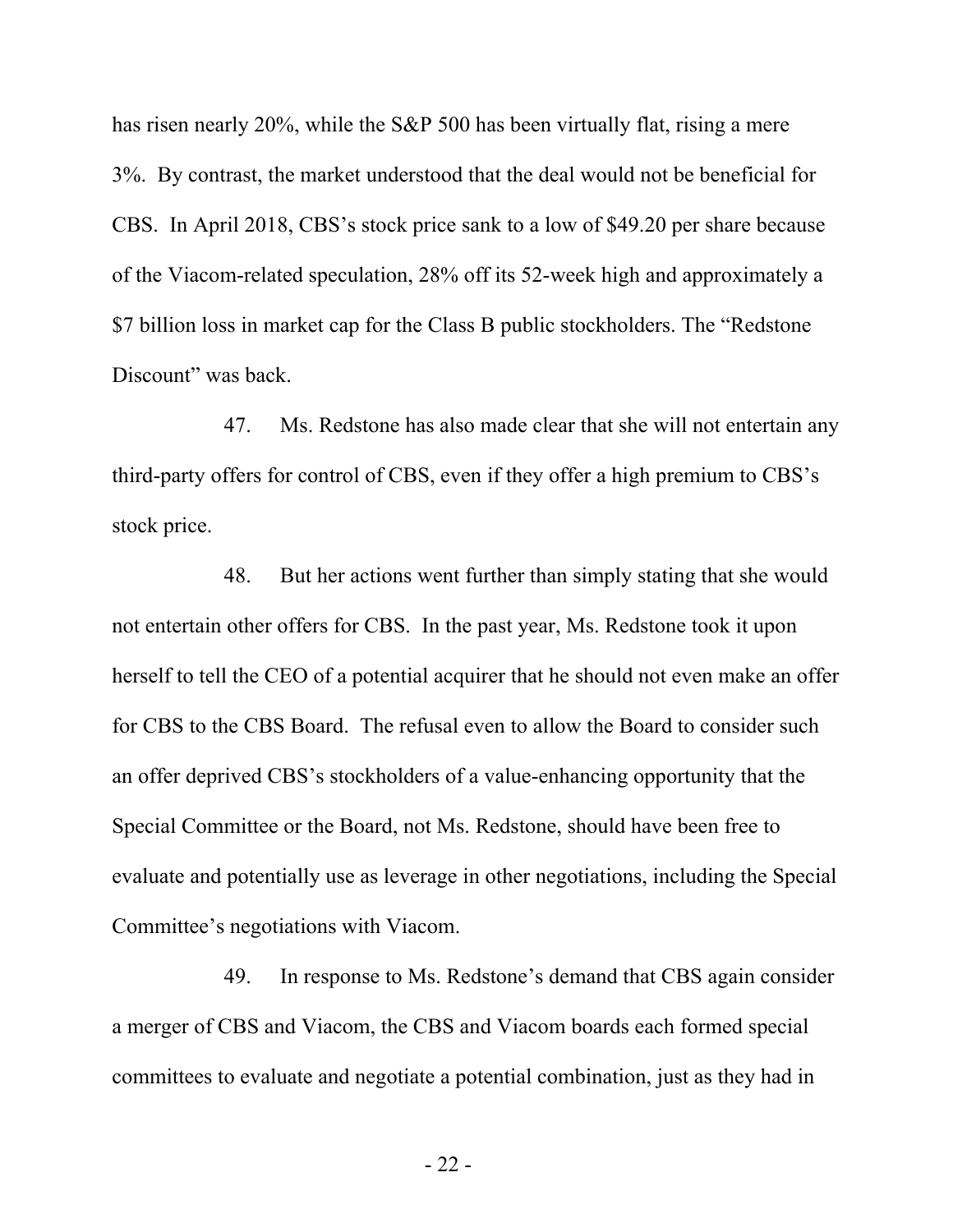late 2016. The CBS Special Committee consists of five independent directors. As

outlined above, all five of these directors were eminently suited for service on the

Special Committee:

- Mr. Gordon, a CBS director since 2006 and a Class B stockholder, served as President of a division of Verizon and its predecessor entity between 1998 and 2003. He is also a director of Northrop Grumman and was formerly a director of ADT Corp.
- Mr. Countryman, a CBS director since 2007 and a Class A and Class B stockholder, has been Chairman Emeritus of Liberty Mutual since 2000. He served as Chairman of Liberty Mutual from 1986 to 2000 and as its Chief Executive Officer from 1986 to 1998.
- Mr. Gifford, a CBS director since 2006 and a Class B stockholder, has been Chairman Emeritus of Bank of America since February 2005, and was a director of Bank of America for twelve years. He has also served as Chairman and Chief Executive Officer of BankBoston and FleetBoston, and was a director of Eversource Energy.
- Ms. Griego, a director of CBS since 2007 and a Class B stockholder, has been CEO of Griego Enterprises, Inc., a business management company, since 1986. Ms. Griego has had a distinguished career in government, including serving as deputy mayor of Los Angeles, and is presently serving as director of AECOM.
- Ms. Minow has been a director of CBS since 2017, and is a Class A and Class B stockholder. Ms. Minow is the Carter Professor of General Jurisprudence at Harvard Law School, where she has also served as Dean. She has served extensively on government commissions and boards of directors of nonprofit organizations.
	- 50. The Board granted its full authority to the Special Committee

to, among other things, "take such actions as it may deem necessary or desirable to consider, negotiate and oversee the Potential Transaction, including with respect to making recommendations to the Board and stockholders of the Corporation in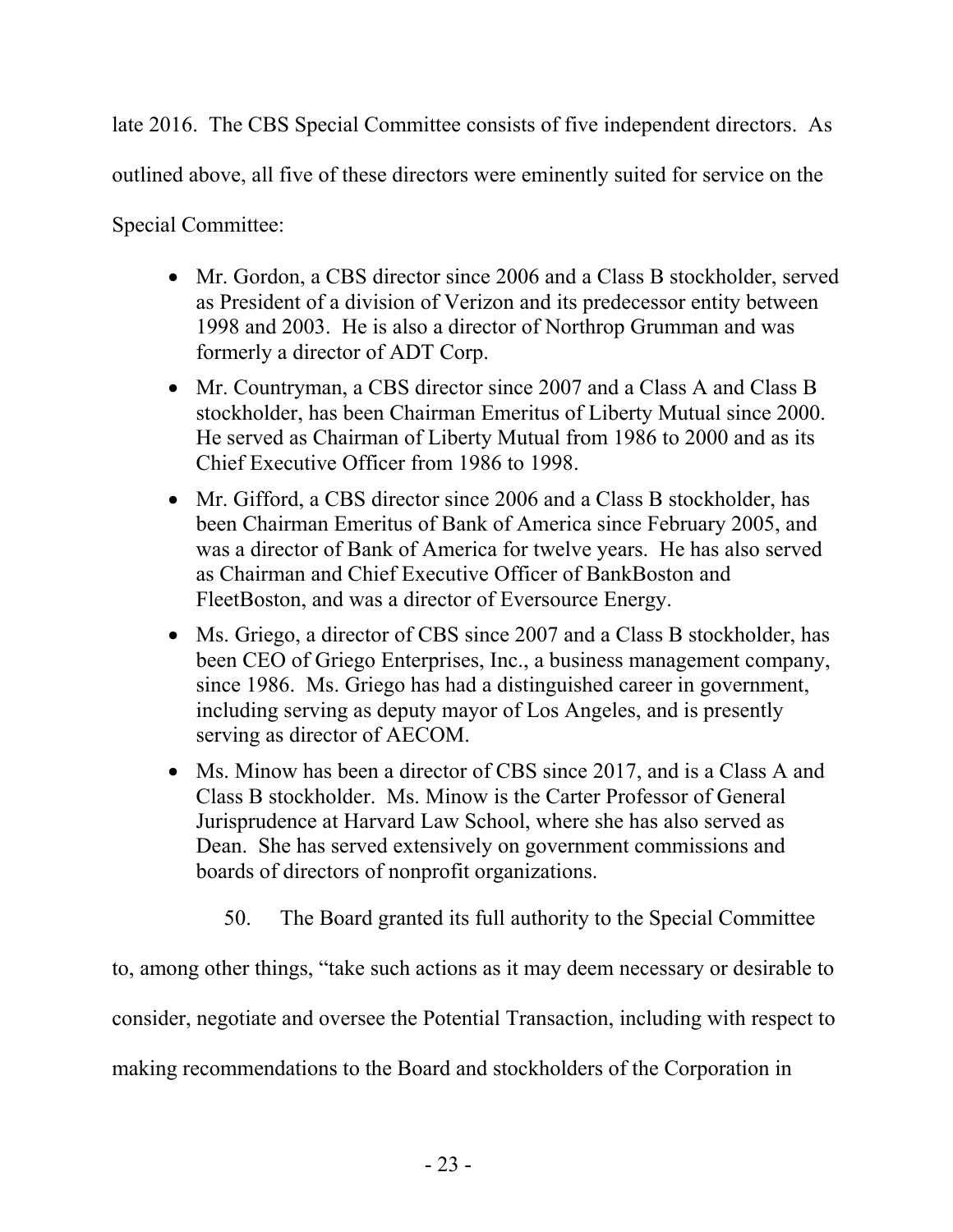favor of or against the Potential Transaction, [and] determine whether any such Special Committee Matters are in the best interest of the Corporation and its stockholders and to report its recommendation to the Board and/or the stockholders of the Corporation." The Board further determined that it would not approve any transaction without a prior favorable recommendation of the Special Committee. The Special Committee members were to serve until a successor was duly appointed and qualified, or until their death or resignation. There was no contemplation that any of these directors would not continue to be directors throughout the full process of considering a potential transaction, including all matters arising from or relating to a potential transaction, as well as allowing the Board to consider the appropriate actions to take following a decision to end discussions of a combination.

51. At least publicly, NAI, controlled by Ms. Redstone, professed support for "the processes announced by CBS and Viacom to evaluate a combination of the two companies, which we believe has the potential to drive significant, long-term shareholder value." But behind the scenes it was quite different. Ms. Redstone refused to submit any potential transaction to a vote of all of the CBS public stockholders, and insisted to be party to the special committees' confidentiality agreement and receive all the materials the committees received. At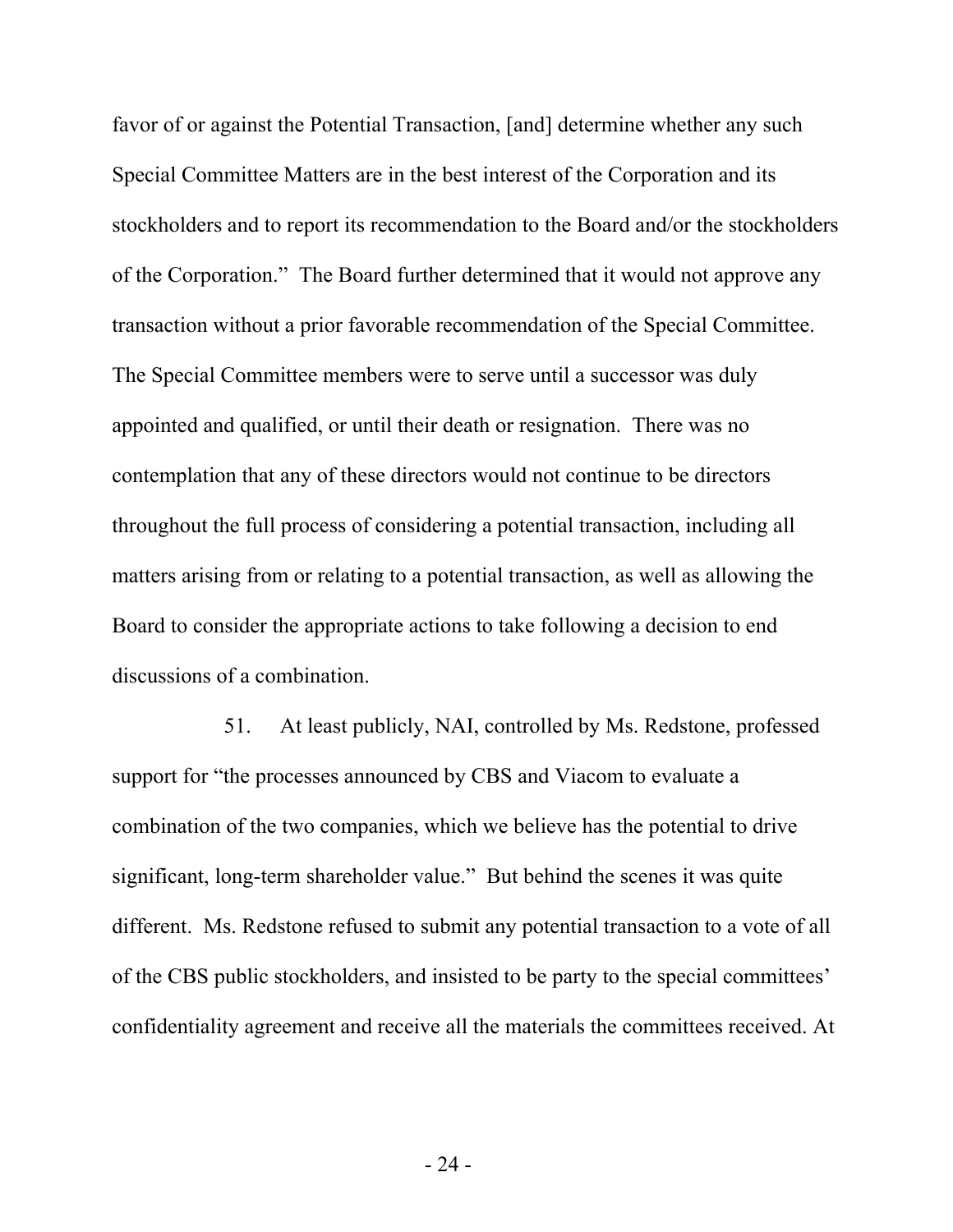critical moments, she has injected herself into the process and made it difficult for the two independent committees to function free of her interference.

52. On February 1, 2018, the Company confirmed publicly that the Special Committee had been formed. Given the Company's long-time commitment to independent governance, stockholders reasonably expected that the Special Committee would operate free from the influence of NAI.

53. On February 20, 2018, at least one analyst upgraded its outlook on CBS, based on the "thinking that rational heads would prevail" and that any merger between Viacom and CBS would see a premium flowing to CBS, not the other way around. As the analyst later put it, "Viacom needs CBS, not vice versa." (*Huber Research*, Apr. 5, 2018.)

54. But the parties began negotiations very far apart with respect to an appropriate exchange ratio and the relative value of the companies. As the negotiations continued through March and April of this year, the parties also disagreed on other key terms such as management and governance of the combined companies. Indeed, the CBS Special Committee members had misgivings as to whether a merger was in the best interests of CBS shareholders other than NAI and would not agree to any combination absent the appropriate management structure and corporate governance protections of a combined entity.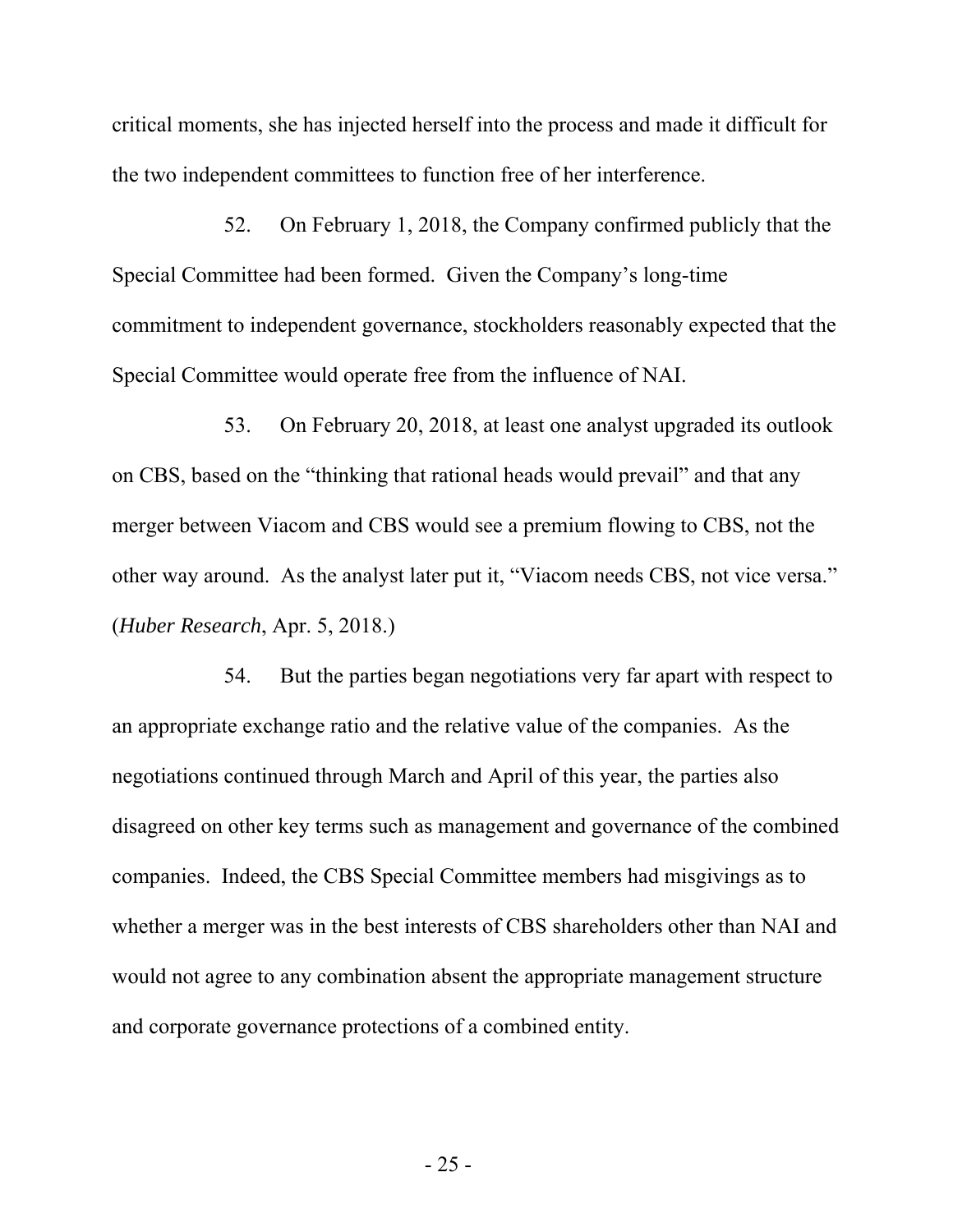55. The two sides were able to move closer on some terms, but the negotiations were repeatedly undermined by public leaks of confidential offer terms and the substance of the negotiations and Ms. Redstone's improper influence. And critical corporate governance issues designed to protect the independence of any merged entity could never be resolved because the Viacom special committee advised the CBS Special Committee that these points had to be resolved with Ms. Redstone. As news of the parties' differences continued to leak, the public (as well as the Special Committee) began to anticipate Ms. Redstone's feared next step — replacing the CBS Board and management to force through the merger. Indeed, the *Wall Street Journal* predicted that "[h]er next move may be to oust CBS board members loyal to Mr. Moonves" in order to force through a deal with her chosen successor, no matter the potential harm to CBS stockholders. (*Wall Street Journal*, Apr. 5, 2018.)

56. On numerous occasions, press reports have been sourced to "persons close to Ms. Redstone" or "persons with knowledge of Ms. Redstone's thinking" or similar formulations, indicating that Ms. Redstone was the source of the leaks. These instances have, among other things, expressed Ms. Redstone's disregard for Joseph Ianniello (CBS's COO) and her criticism of the CBS Board of Directors as lacking independence and (in her view) being overly deferential to Mr. Moonves. Those reports also included Ms. Redstone's assertion and belief that Mr.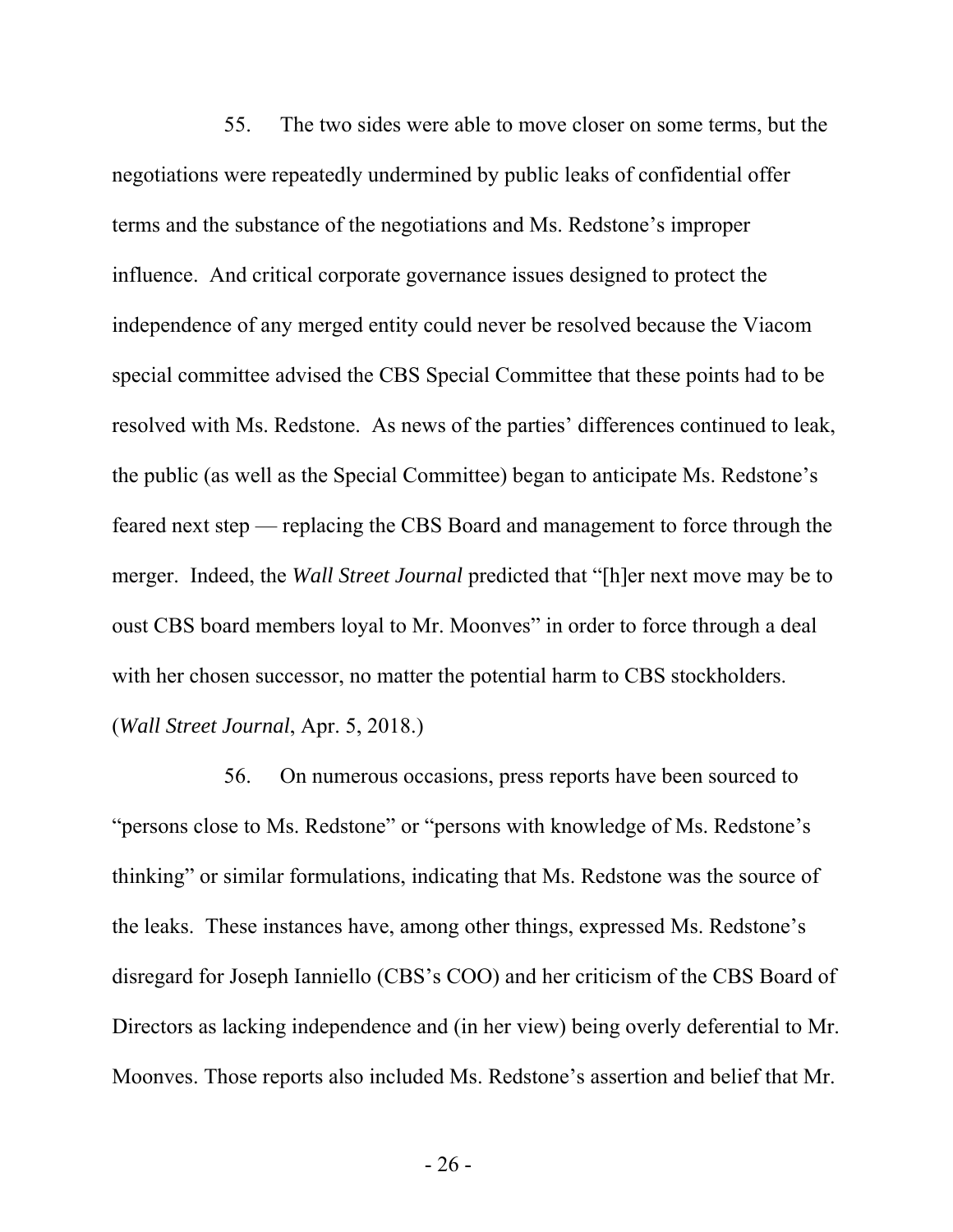Moonves could be "fired" if he did not agree to a deal, and that if necessary she would replace Board members to make it happen. And it was reported that Ms. Redstone falsely suggested there was a general lack of long-range strategic planning at the company. These reports, which were widely re-covered by many media outlets after their initial appearances, demonstrably damaged CBS.

57. The market continued to react negatively to the prospect of a deal forced through by Ms. Redstone on her proposed terms. On January 28, 2018, shortly after word leaked that the talks had resumed, a Wells Fargo analyst issued a report titled "CBS-VIAB? No Thank You" and downgraded her view on CBS. On April 9, 2018, Macquarie issued a research report downgrading CBS's share price target from \$63 to \$54 — *14%* — because a deal would be "expensive, costly and risky." Like the CBS Special Committee, Macquarie "fail[ed] to see deal accretion." Macquarie concluded: "CBS shouldn't want to bother with this." But Macquarie also believed that Ms. Redstone would cram down the "forced" deal on CBS and regarded its consummation as "inevitable." Other analyst reports and industry observers agreed that the potential merger would not be a deal CBS would pursue under normal circumstances.

58. The market is in no doubt *why* Ms. Redstone believes she can force the deal on CBS. Also on April 9, on the *Faber Report*, CNBC analyst David Faber warned that Ms. Redstone would replace CBS's board if the CBS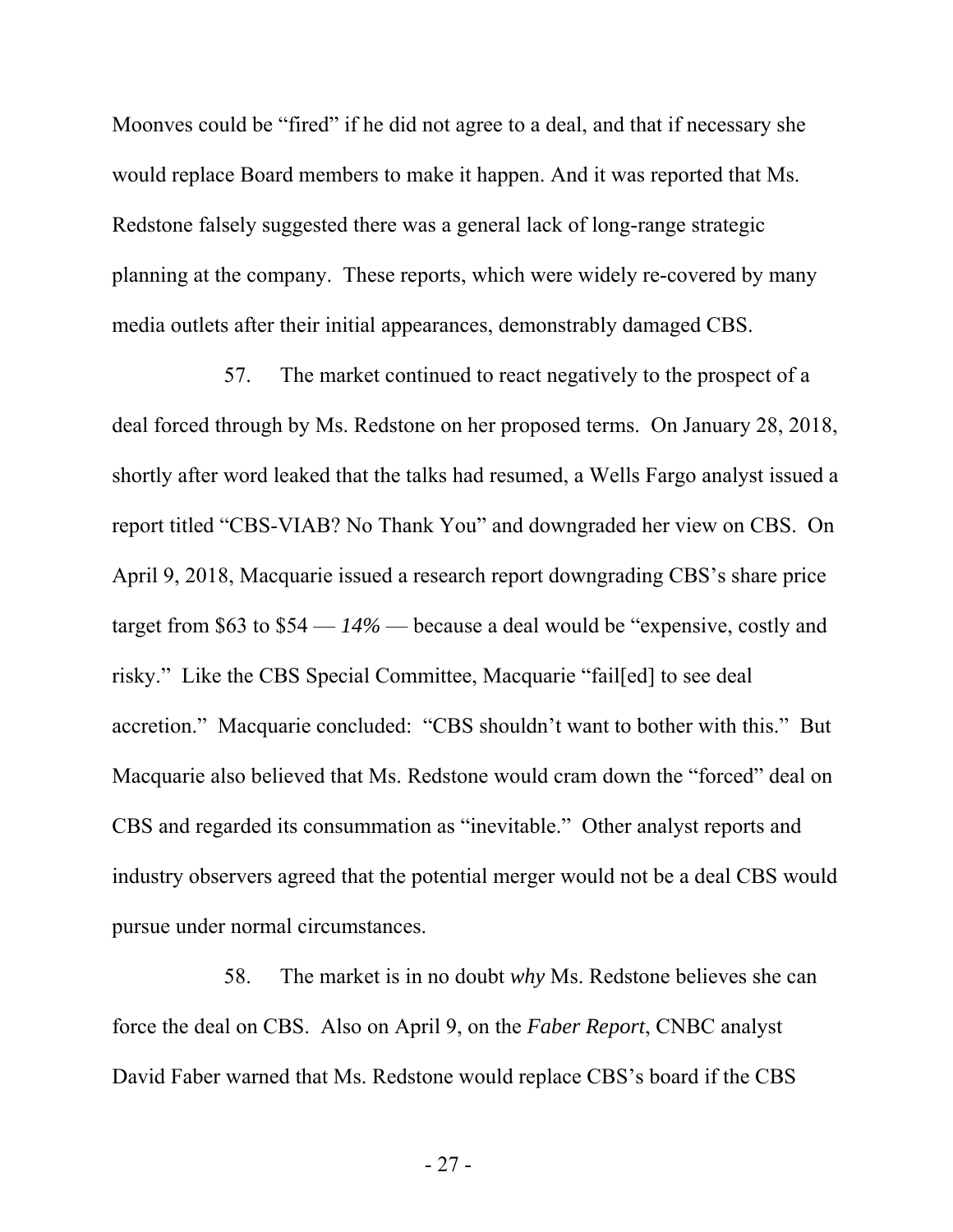Special Committee did not agree that Bob Bakish, her handpicked CEO of Viacom, should be given a senior role in the combined company and ultimately succeed Mr. Moonves. Mr. Faber pointed out that Ms. Redstone's actions left CBS's public stockholders, who owned 90% of the equity, helpless:

> What I continue to hear, Jim, is the following. If Bob Bakish is not appointed COO and President under a deal that is hammered out—and they've got a lot of math to get through here—but if that doesn't happen, Leslie—*I mean, Shari Redstone's going to start replacing board members*. And by the way, Dick Parsons takes his role today—he was announced as a new board member *that's a shot across the bow right there from Shari Redstone in terms of what she can do*. If you're a CBS shareholder, you may be saying, 'Really? I've got to overpay? I think my Special Committee has to overpay for this company? Do I have any role here? Do I have any say?' I guess the answer's no!

59. Faber concluded: "[The leadership of the combined company]

is the crucial issue. . . . Either one of [CBS or Shari Redstone] backs off, *or, I* 

# *believe, Shari Redstone will begin the process of replacing board members at*

# *CBS, who will agree with her view, and therefore, do the deal that she wants*."

60. On April 10, 2018, Todd Juenger of Sanford Bernstein issued a

report predicting that the transaction would be a disaster for CBS. In the Sanford

Bernstein analyst's view, CBS should "absolutely not" be "pursuing a bid for

[Viacom]." Sanford Bernstein cut its price target for CBS from \$66 per share,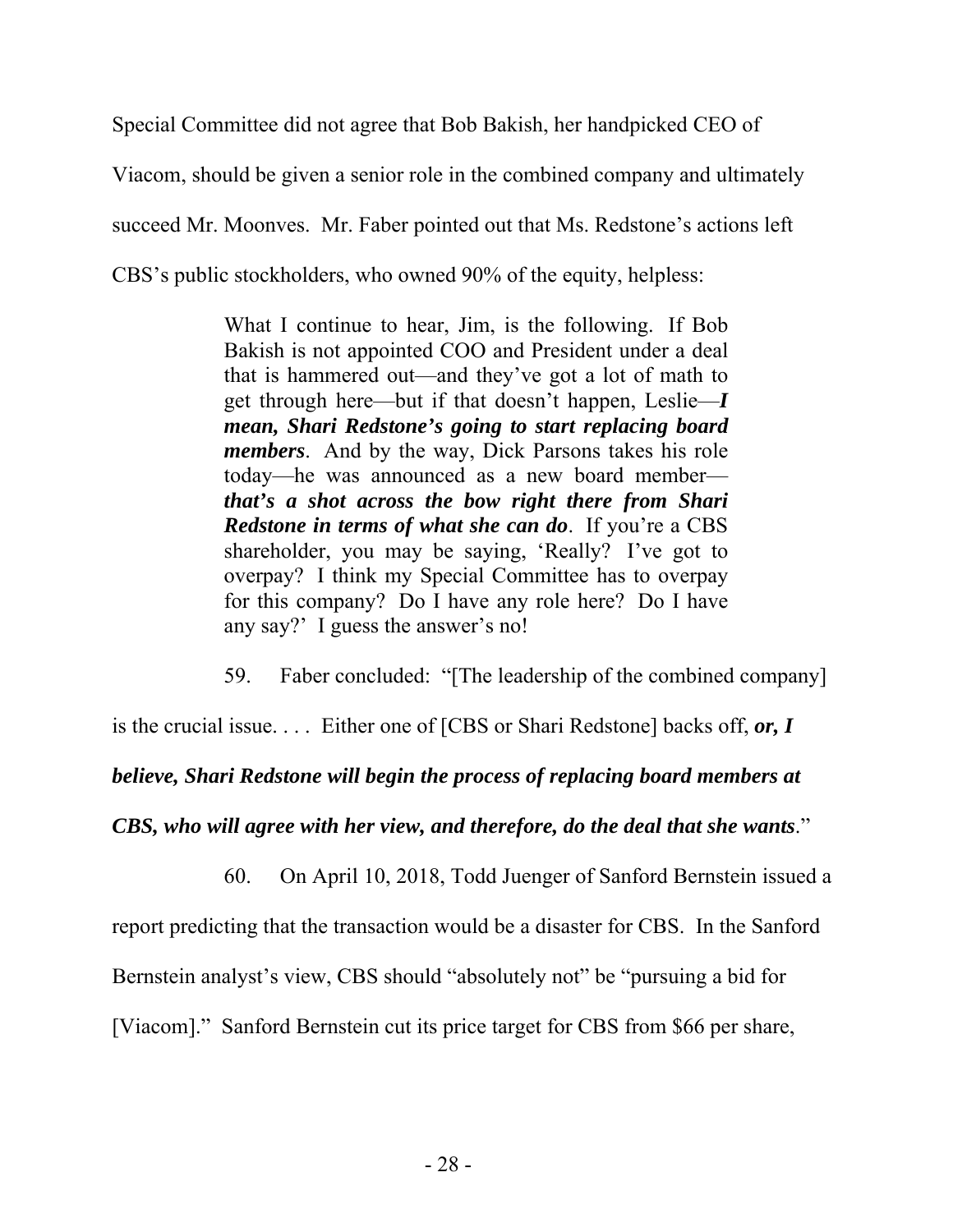which assumed that CBS would continue to be an independent entity, to \$56 per share, which assumed an 80% chance of a deal with Viacom.

61. On April 11, 2018, both CBS and NAI were forced to issue statements of support for Mr. Moonves amidst growing rumors that Ms. Redstone was prepared to oust Mr. Moonves and the CBS Board. CBS stated: "The industry and the marketplace know Leslie Moonves' record and we think it speaks for itself." NAI stated: "National Amusements has tremendous respect for Les Moonves and it has always been our intention that he run a combined company." The issuance of such statements did not quiet the well-founded speculation that, despite NAI's "intention," Ms. Redstone was contemplating replacing members of the CBS Board and/or Mr. Moonves in order to secure her merger on her terms.

# **VII. The Special Committee determines to reject a CBS/Viacom merger and seeks to take action to protect Company's stockholders.**

62. In meetings and informal discussions during the week of May 7, 2018 and continuing over the weekend of May 11–13, 2018, the CBS Special Committee finally determined that a CBS/Viacom merger is not in the best interests of CBS stockholders (other than NAI). The Special Committee believes that once Ms. Redstone learns of this determination, she could assert her power, as she did at Viacom, to immediately replace members of the Board and use the new directors to force through the merger on terms favorable to herself and NAI but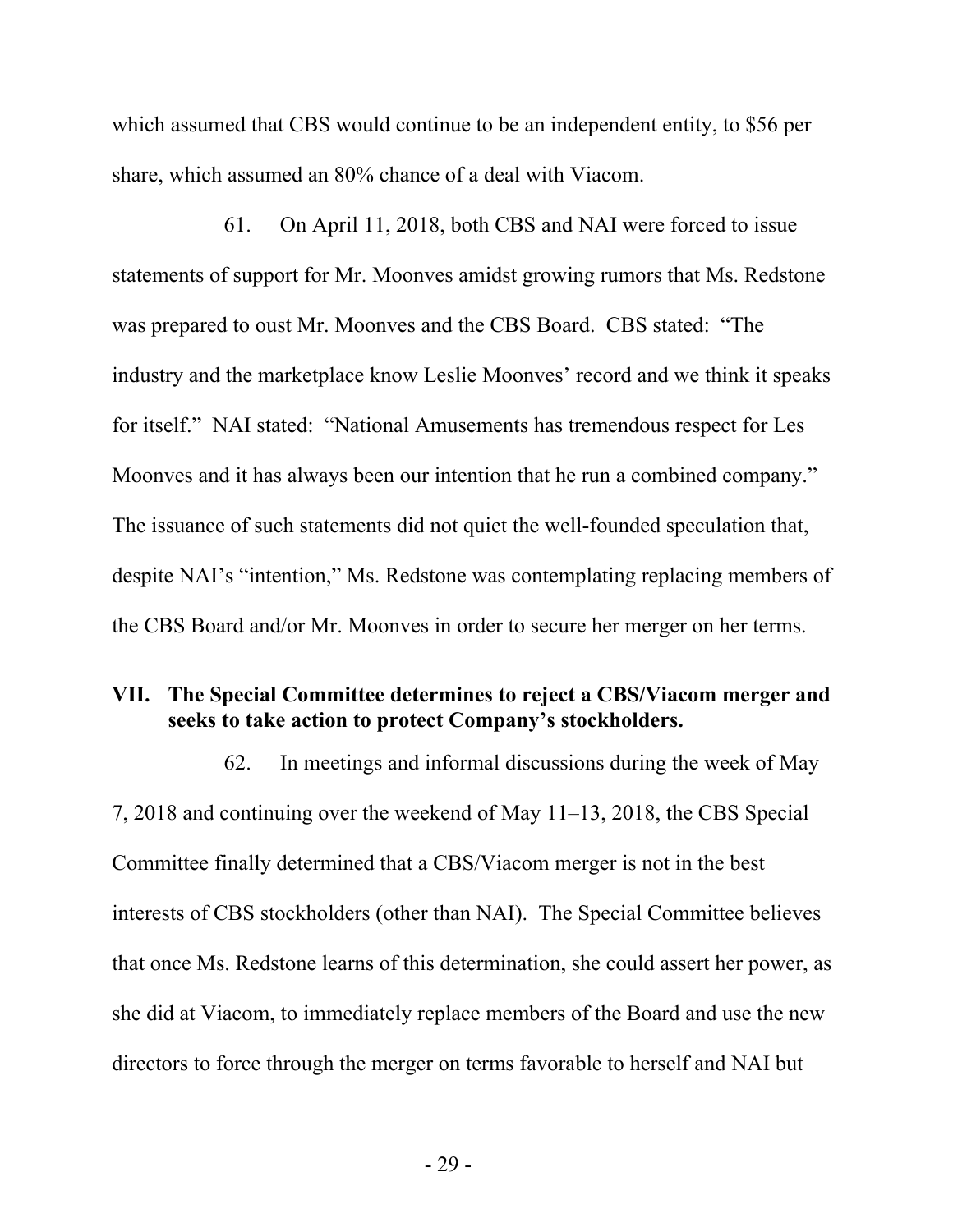harmful to CBS — a merger the Special Committee determined is not in the best interests of the Company—and make other changes to the CBS organizational documents that will adversely impact the ability of the CBS Board to exercise its fiduciary duties and protect CBS stockholders.

63. Specifically, in mid-2016, the Viacom board had begun considering a potential sale of all or part of its film subsidiary, Paramount, a proposal suggested by Viacom management. But on June 6, 2016, rather than allowing the directors to freely exercise their fiduciary duties to all shareholders and consider the matter, NAI delivered written consents to Viacom amending the company's bylaws to require, among other things, unanimous director approval of any transaction involving Paramount. This amendment effectively killed the idea without any consideration or discussion by the board as Ms. Redstone, one of Viacom's directors, had made clear her opposition. Ms. Redstone in effect used her disproportionate voting power — like at CBS, NAI's voting power at Viacom comes not through economic ownership, but through a dual-class stock structure — to grant herself a veto on board actions.

64. Ten days later, Ms. Redstone caused a second written consent to be delivered, this time removing four independent directors from the Viacom board, as well as Mr. Dauman. Ms. Redstone's unilateral action was, simply, a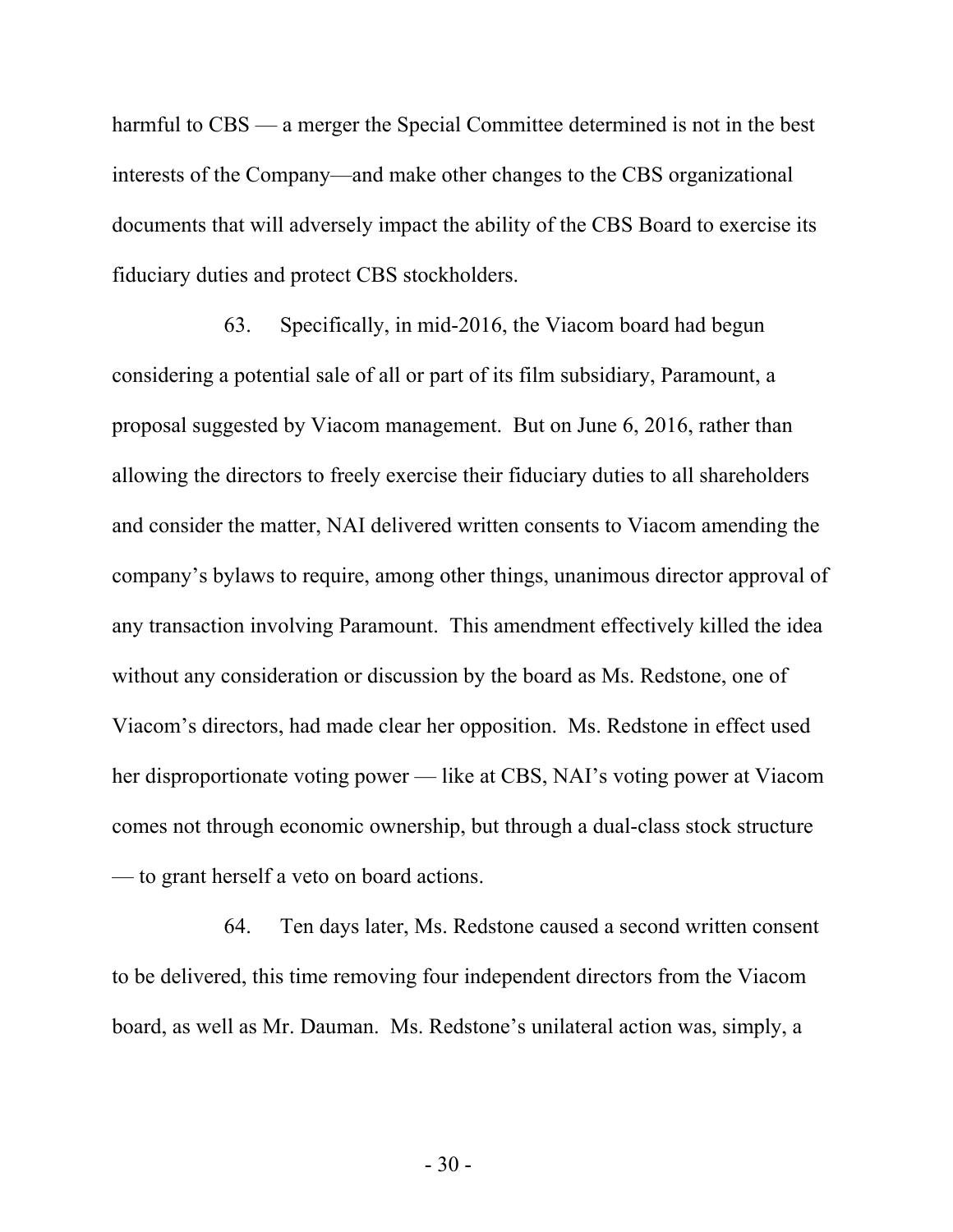corporate coup effected via the disproportionate voting power afforded her by Viacom's dual-class stock structure.

65. Litigation in this Court followed.<sup>3</sup> Both NAI and the directors sued seeking an expedited determination pursuant to 8 *Del. C.* § 225(a) as to the proper composition of the Viacom board and the validity of the bylaw amendments. *See In re Viacom, Inc.*, C.A. No. 12472-CB (Del. Ch.). The directors, led by Fred Salerno, the lead independent director and a well-known and well-regarded business executive, alleged that Mr. Redstone had not validly caused NAI to issue the written consents to replace the board, but that the consents had been procured by the improper influence of Ms. Redstone and were invalid. In a hearing on July 29, 2016, this Court rejected a host of arguments from NAI and Ms. Redstone as to why the directors' suit should be dismissed, and allowed discovery to proceed. (Tr. of Oral Arg., *Viacom*, C.A. No. 12472-CB (July 29, 2016)). Within three weeks, NAI, Mr. Redstone, and Ms. Redstone entered into a confidential settlement, and thereby avoided having to prove the validity of the actions taken. The result of this settlement was that Ms. Redstone's nominees would remain on and effectively control the Viacom board. It was not determined whether or not Mr. Redstone actually had valid power to issue the consents.

 $\overline{a}$ 

 $3$  Litigation had already begun in both California and Maryland regarding the proper trustees of the SMR Trust following the events of the second half of 2015.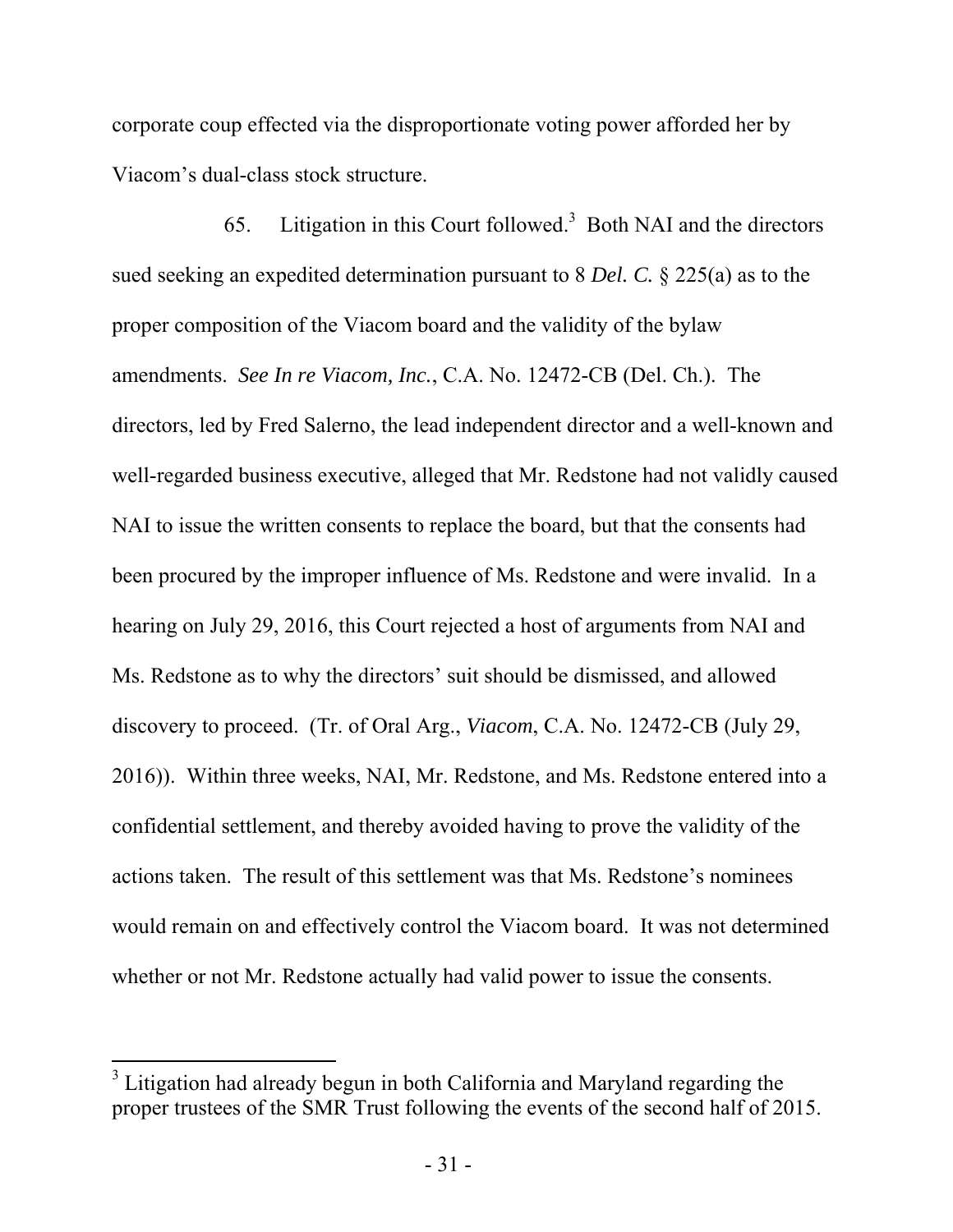66. Ms. Redstone's actions at Viacom broke the promises that NAI and Mr. Redstone had consistently made to Viacom's stockholders and demonstrated her willingness to use consents to remove independent directors.

67. Even if Ms. Redstone does not seek to cause such a merger, CBS's stockholders who relied on the repeated promises of independence will suffer significant and continuing harm, as replacing the independent directors would make even clearer that under Ms. Redstone's control the independence of the CBS Board will not be respected. The Special Committee believes that Ms. Redstone's actions have made plain that her continued conduct as a controlling stockholder is inimical to the best interests of all CBS stockholders.

68. Ms. Redstone's misconduct and interference has made it difficult for the CBS management team installed by the CBS Board to effectively manage the Company's affairs and implement the Board's and management's long-term interests of the Company and its shareholders. The Special Committee believes that Ms. Redstone has already destroyed tremendous stockholder value, and she threatens to do even more harm if she does not get "her way" – a threat she has made good on at Viacom.

69. No management team can perform in the shadow of the dangerous power Ms. Redstone wields. While Ms. Redstone has on occasion issued public statements saying that she supports current CBS management, her

- 32 -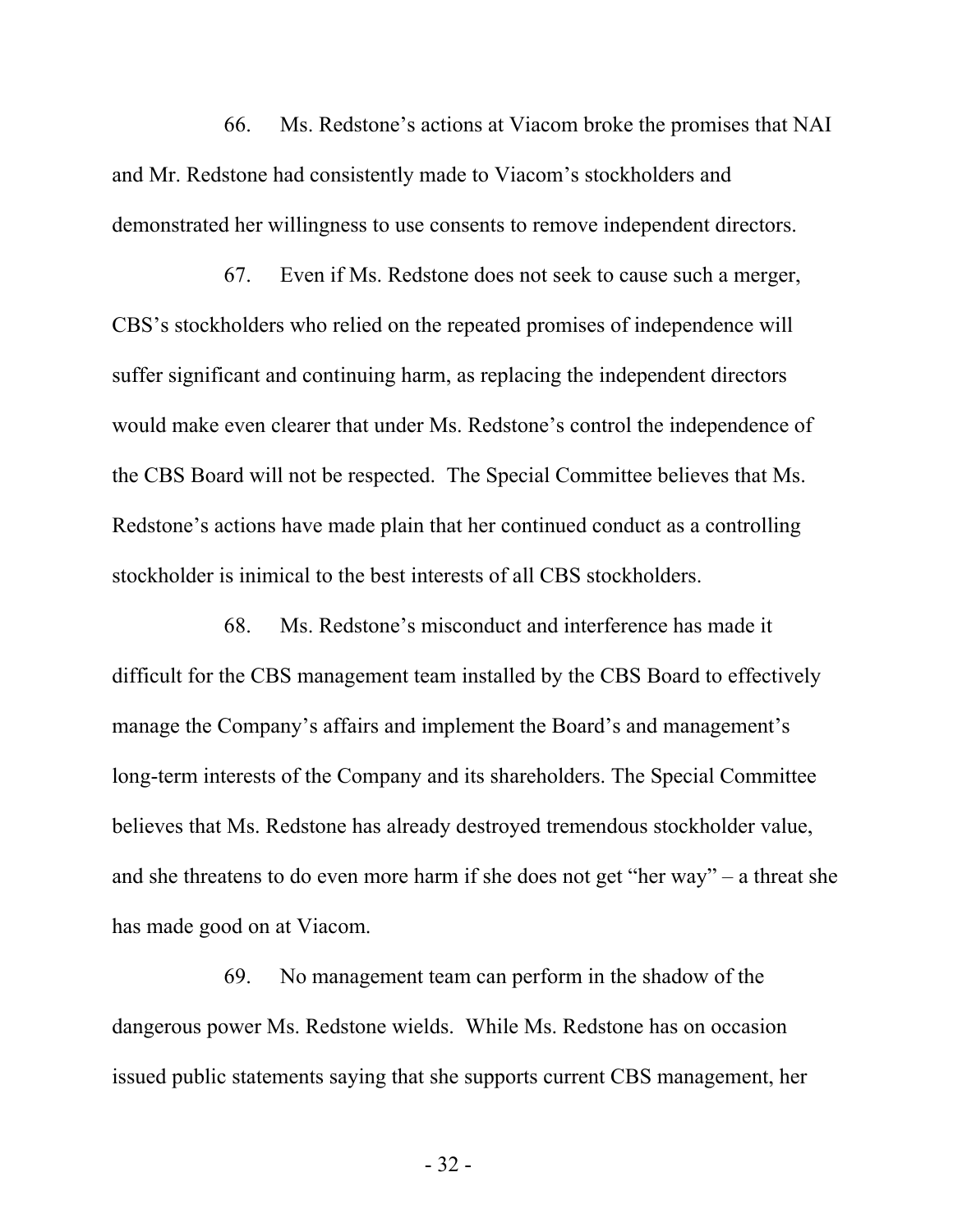conduct belies those words. Ms. Redstone has made disparaging comments to high-profile industry participants about senior CBS management integral to the Company's long-term success. Ms. Redstone has also talked with industry participants about replacing CBS's management, as if she and she alone — not the Board statutorily empowered to manage the Company's business affairs — can make such a decision without regard to the consequences to the Company and its other stockholders.

70. Thus, the Special Committee has recommended that the Board convene a special meeting to consider the issuance of a dividend of Class A voting stock to all Class A and Class B stockholders, as further discussed below, in order to protect the long-term interests of CBS's stockholders going forward, especially in light of the decision to deny Ms. Redstone the merger she so desperately seeks.

71. Therefore, at the request of the Special Committee, CBS has noticed the Special Board Meeting for May 17, 2018, three days from today. The Special Committee intends to recommend to the Board at the Special Board Meeting that the Board approve the dividend. At the Special Board Meeting, at which Ms. Redstone will be present, the Board will have the opportunity to fully consider whether the dividend is in the best interests of CBS stockholders. Ms. Redstone and her advisors will have a full opportunity at the Special Board Meeting to make their views known to her fellow directors and participate fully in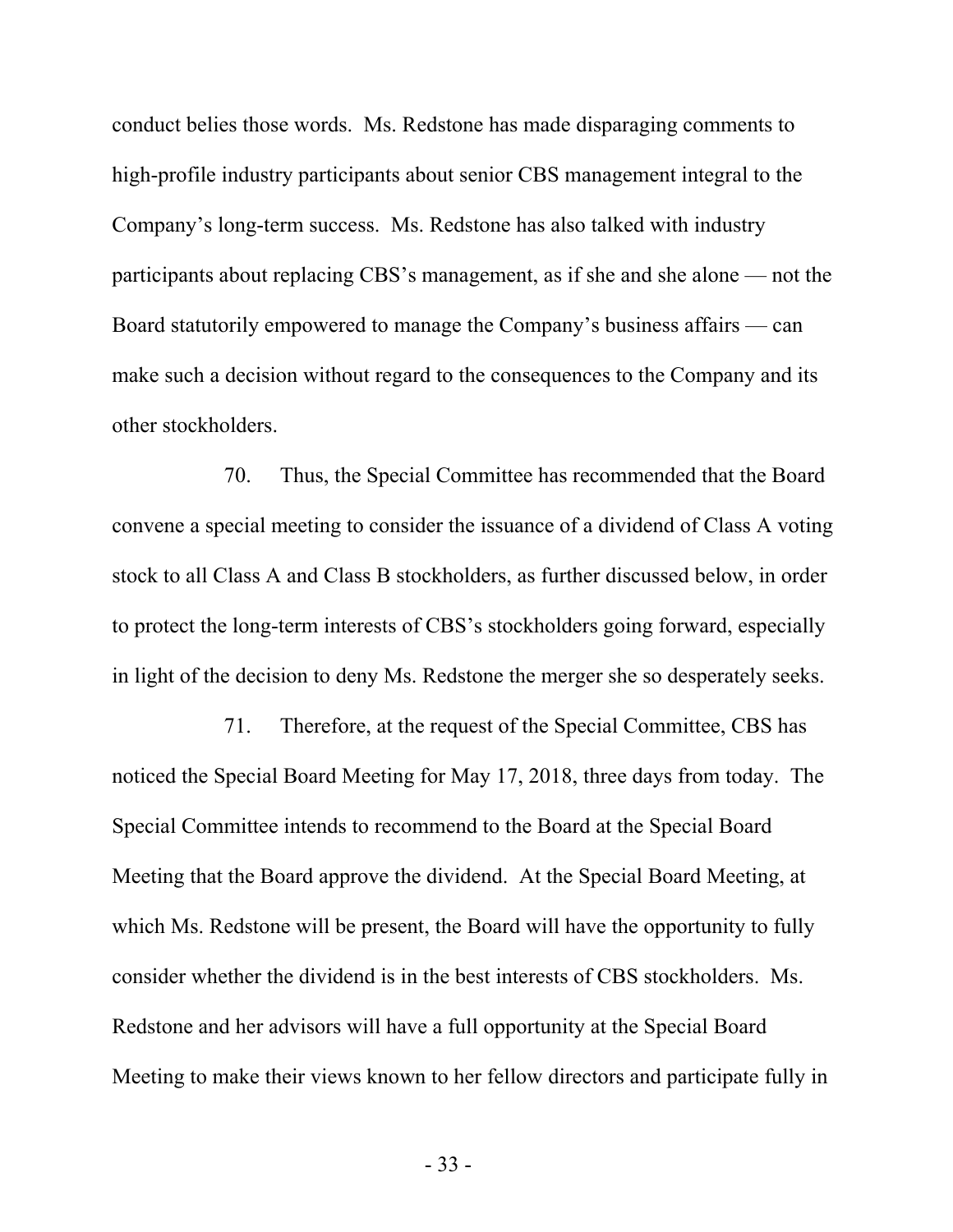all deliberations regarding the issuance of the dividend. The Special Committee, which was vested with the full authority of the Board with respect to any "matters" relating to, or arising from," its "consider[ation], negotiat[ion] and overs[ight] [of] the Potential Transaction," also authorized the filing of this lawsuit to prevent defendants from interfering — in breach of their fiduciary duties — with the orderly proceeding of the Special Board Meeting. The Special Committee has also discussed the potential stock dividend with the remaining independent directors of CBS, who have expressed their support for the Special Board Meeting and the issuance of the dividend subject to further discussion at the upcoming Special Board Meeting.

72. The timing of the Special Board Meeting is in accordance with CBS's bylaws, which provide that the notice of the meeting must be sent at least 24 hours before the meeting takes place. Even though the bylaws do not require that the notice specify the purpose of a meeting, the notice for the Special Board Meeting states that the CBS Board will discuss the issuance of a dividend of Class A voting stock to all the Class A and Class B stockholders. Such a dividend is permitted by CBS's charter. The effect of the dividend will be to dilute Ms. Redstone's and NAI's voting stake from approximately 80% to approximately 17%. The dividend will, however, have no effect on Ms. Redstone's and NAI's (or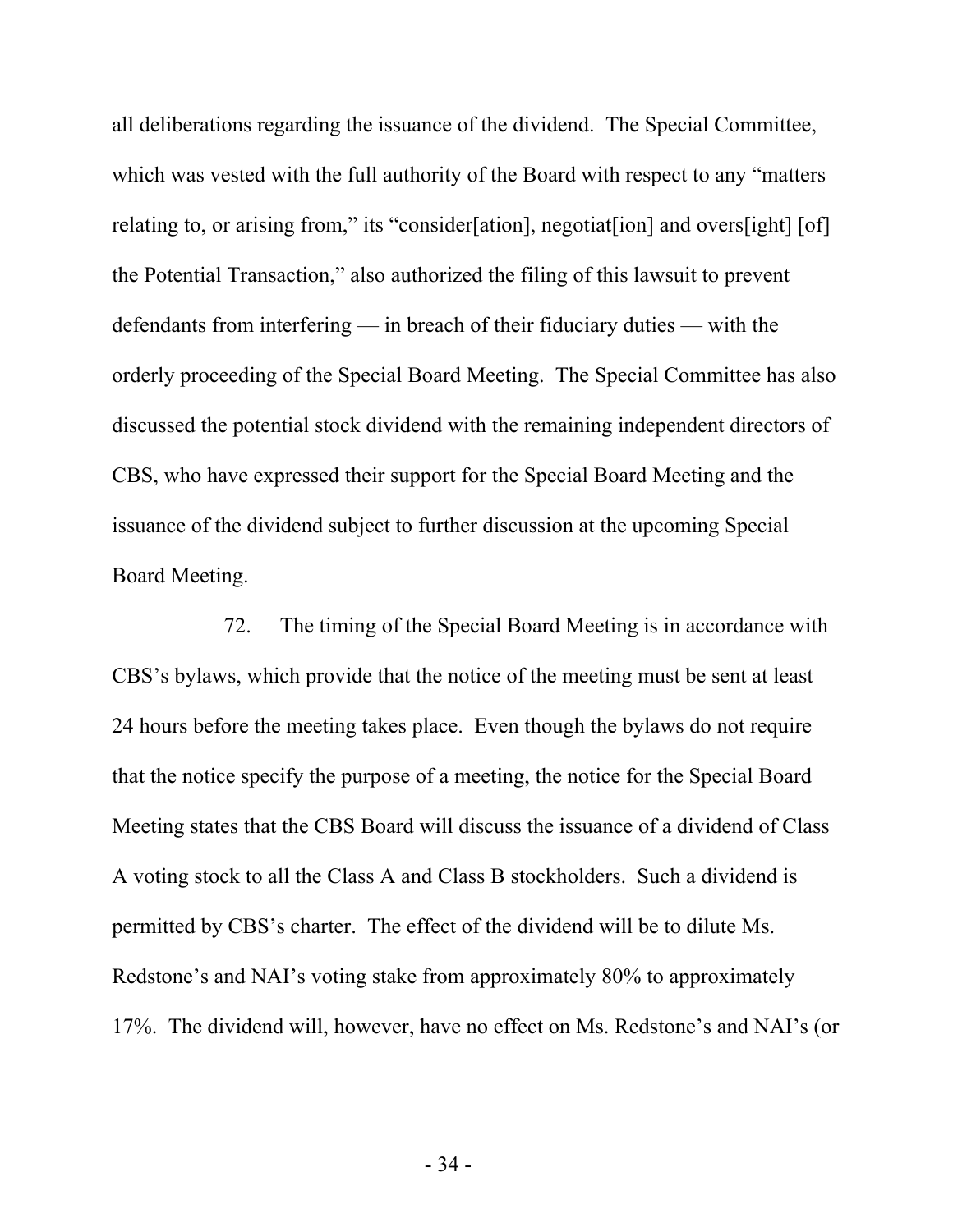any stockholder's) economic stake in CBS, and NAI will continue to hold the largest voting position in the Company (in excess of its economic stake).

73. Given her reported threats and her history at Viacom, there is a significant risk that Ms. Redstone will seek to preempt the Board from having the opportunity to consider whether to take these actions, by replacing the independent directors in the three days before Thursday's Special Board Meeting. Therefore, Plaintiffs are seeking a temporary restraining order to prevent Ms. Redstone, Mr. Redstone, or NAI from taking such inequitable action and preventing those parties from interfering with the effectiveness of the decisions to be made at the Special Board Meeting. If the Board were to approve the dividend, the public stockholders of CBS would be able to elect the Board of their choice thereafter. The members of the Special Committee are prepared, in an orderly manner following this Court upholding the issuance of the dividend, to step down or not stand for re-election to the CBS Board. Any vacancies on the CBS Board created thereby would be filled by the Nominating and Governance Committee (and, in the normal course, considered and voted upon by all CBS stockholders) with independent, highlyqualified directors in a manner that is customary for an independent, NYSE-listed public company.

74. If the Court grants this relief, and if the CBS Board approves the stock dividend of Class A shares to be considered at the Special Board

- 35 -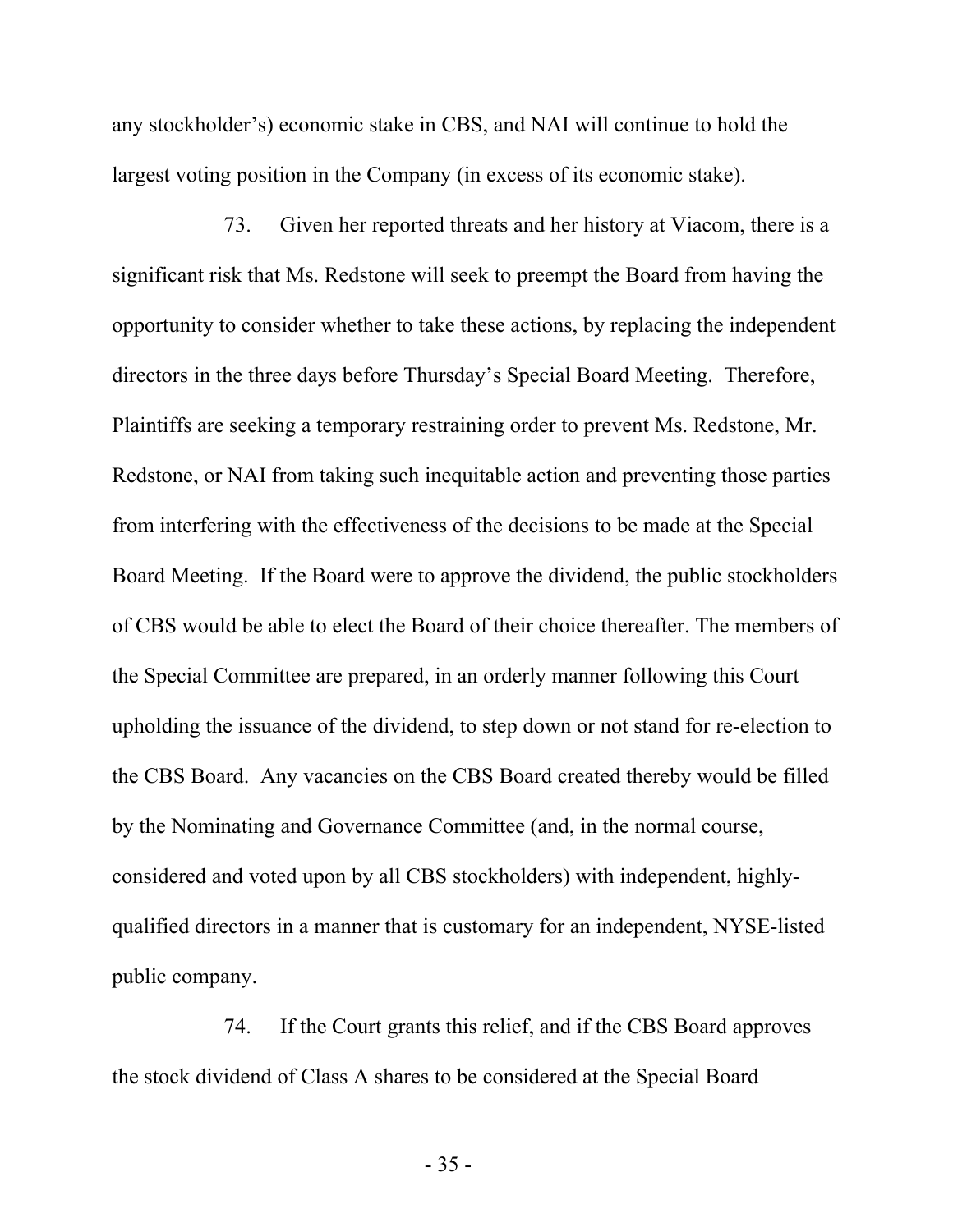Meeting, CBS, and each of its directors, officers, agents, servants, employees and attorneys, and those persons in active concert or participation with it, would agree not to issue any Class A shares distributable in the stock dividend or otherwise cause such dividend to become effective, pending further order of the Court.

#### **COUNT ONE**

# **(Against NAI, Sumner Redstone, and Shari Redstone) Breach of Fiduciary Duty**

75. Plaintiffs repeat and incorporate by reference the allegations above.

76. NAI has at all times owed fiduciary duties to CBS and its public stockholders. By virtue of, among other things, NAI's super-majority interest in the voting shares of CBS, NAI owes fiduciary duties as a controlling stockholder. Mr. Redstone and Ms. Redstone owe fiduciary duties to CBS as NAI's controllers. Additionally, Ms. Redstone owes fiduciary duties to CBS and its public stockholders as a director of CBS.

77. NAI, Mr. Redstone, and Ms. Redstone cannot exploit NAI's controlling stockholder position in CBS to secure benefits unavailable to, and at the expense of, the other stockholders of CBS who own a majority of the Company's equity but only a minority of its voting shares. Rather, NAI, Mr. Redstone, and Ms. Redstone owe uncompromising duties of loyalty and good faith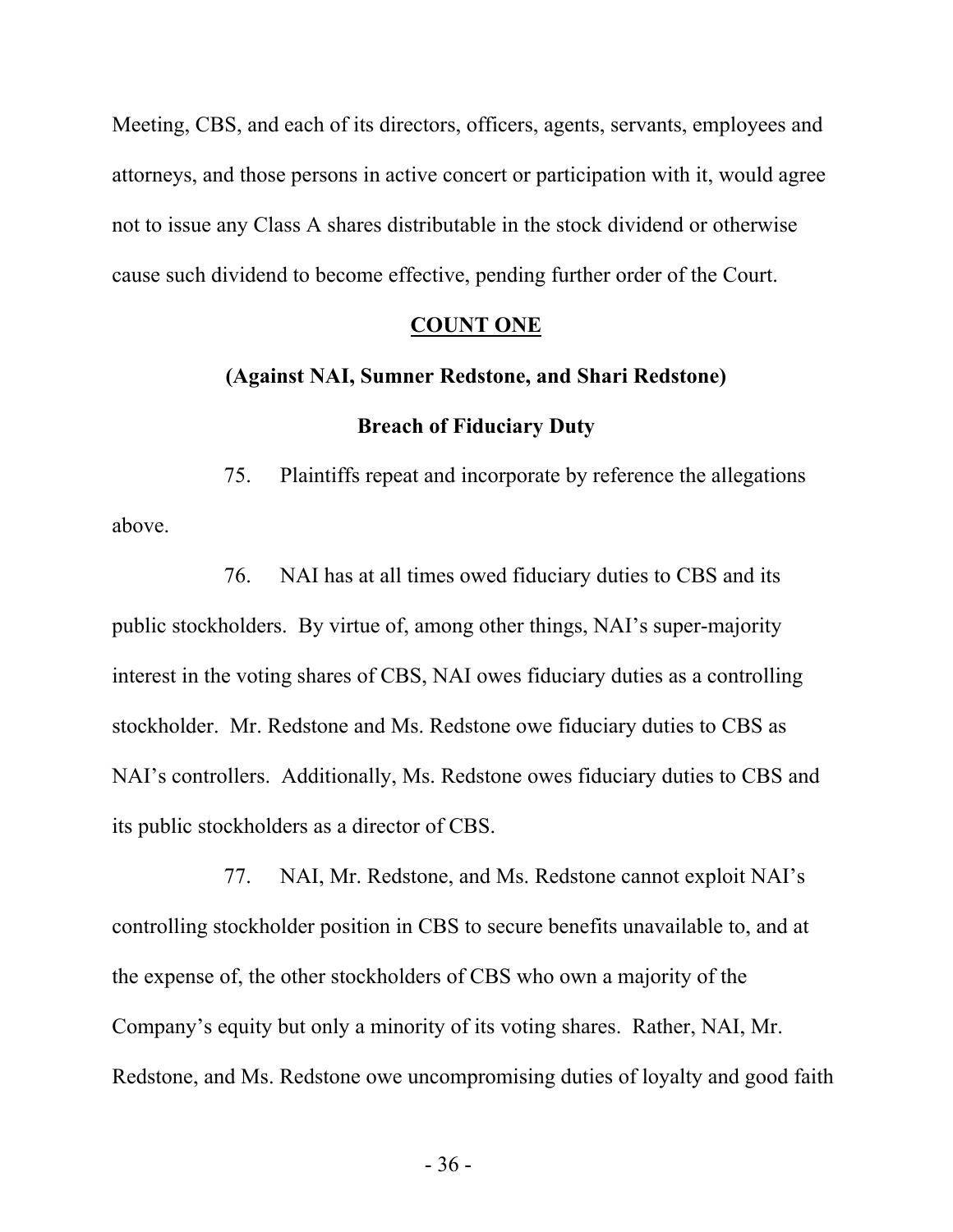that preclude them from profiting inequitably at the expense of the Company or its other public stockholders.

78. NAI, Mr. Redstone, and Ms. Redstone violate, and threaten to continue to violate, their fiduciary duties by abusing their control to threaten the independent corporate governance of CBS, which they previously publicly supported, at the expense of the Company and its public stockholders. NAI, Mr. Redstone, and Ms. Redstone's potential use of written consents to remove CBS directors and force through a combination with Viacom at any cost — or any other abuse of the control power that they possess — would likewise be an abuse of control that attempts to reap private benefits for the controlling stockholder and the Redstones at the expense of CBS and its public stockholders.

79. The threat of such action by NAI, Mr. Redstone, and Ms. Redstone is inequitable. Relief from such a threat is necessary to protect the corporation and its public stockholders from exploitation by a controlling stockholder who is in the process or threatening to violate her fiduciary duties to the Company.

80. NAI's, Mr. Redstone's, and Ms. Redstone's unlawful and inequitable actions threaten irreparable harm to the Company and its public stockholders. NAI, Mr. Redstone, and Ms. Redstone would suffer no injury from

- 37 -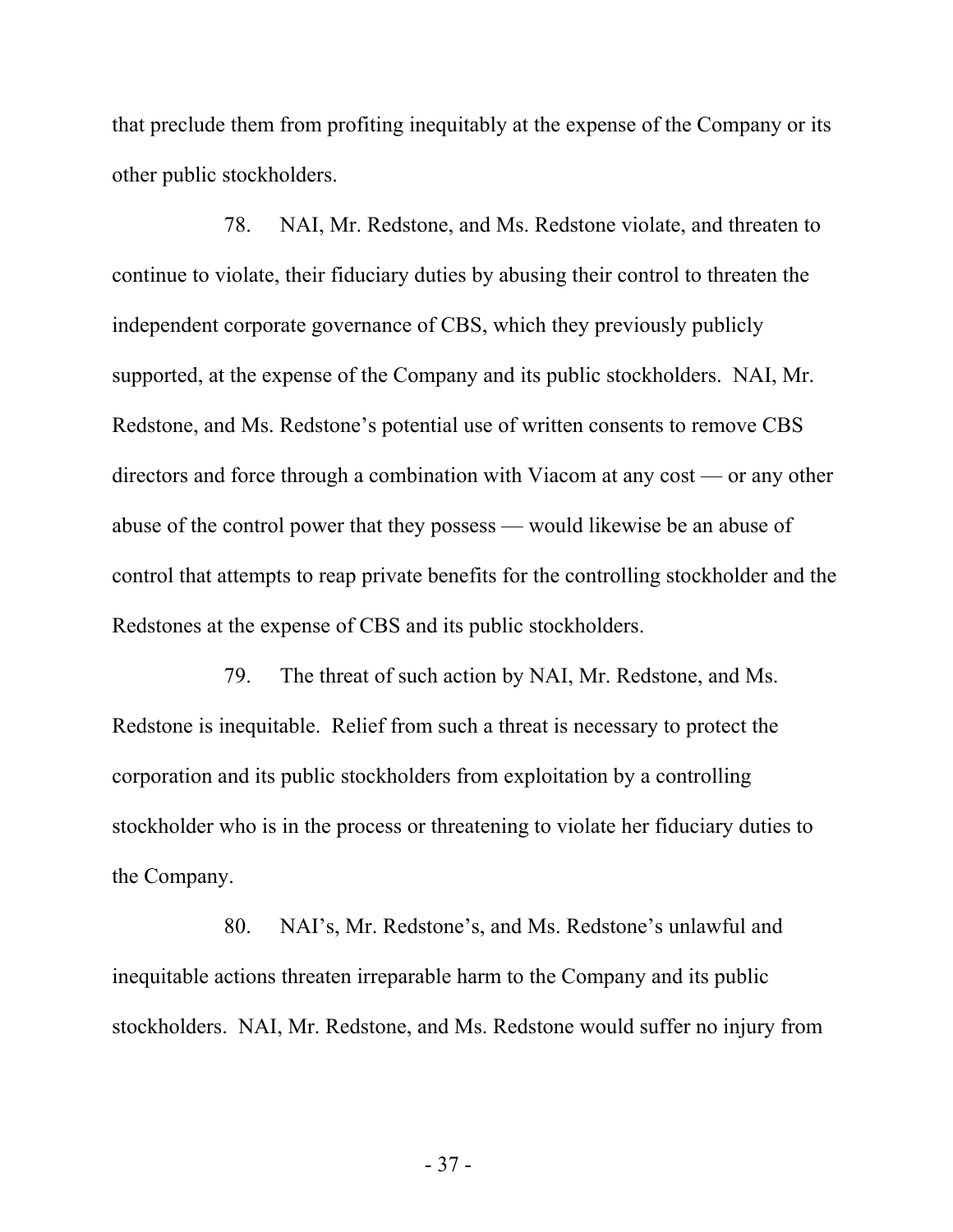being subject to an injunction while the Board considers the appropriate measures to address the threat posed by them.

81. Plaintiffs have no adequate remedy at law.

# **COUNT TWO**

### **(Against NAI, Sumner Redstone, and Shari Redstone)**

## **Estoppel**

82. Plaintiffs repeat and incorporate by reference the allegations above.

83. Mr. Redstone, Ms. Redstone, and NAI were aware that CBS stockholders and the members of the CBS Board valued the controlling stockholder's public commitment to the independent governance of CBS, notwithstanding CBS's status as a controlled company, and attributed significant value to the strength of CBS's independent Board in all matters of corporate governance. CBS stockholders agreed to invest in CBS on the basis of NAI's commitment to continue to operate CBS as an independent company. Mr. Redstone, Ms. Redstone, and NAI are estopped from taking action that is inconsistent with their prior representations.

84. Plaintiffs have no adequate remedy at law.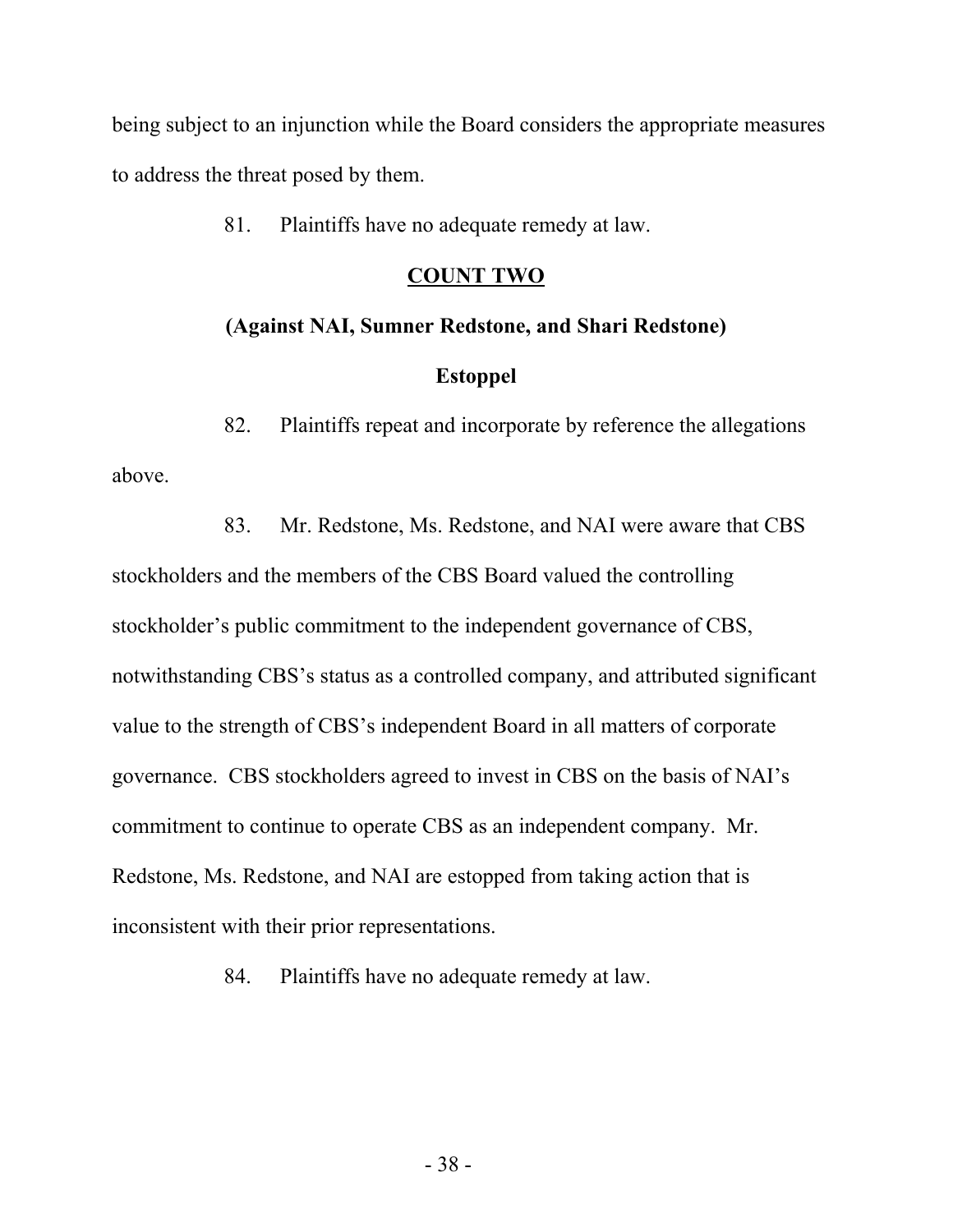#### **COUNT THREE**

# **(Against NAI Entertainment Holdings LLC and the SMR Trust) Aiding and Abetting Breach of Fiduciary Duty**

85. Plaintiffs repeat and incorporate by reference the allegations above.

86. As alleged above, NAI, Mr. Redstone, and Ms. Redstone have violated the fiduciary duties they owe, as controlling stockholders of CBS, to CBS and its public stockholders. NAI Entertainment Holdings and the SMR Trust have aided and abetted this conduct. NAI Entertainment Holdings and the SMR Trust were aware of the fiduciary obligations of the defendants to CBS and its public shareholders, or had constructive knowledge of such obligations. By knowingly participating in the actions or threatened actions of NAI, Mr. Redstone, and Ms. Redstone described above, NAI Entertainment Holdings and the SMR Trust have aided and abetted those defendants' breaches of fiduciary duty.

87. Plaintiffs have no adequate remedy at law.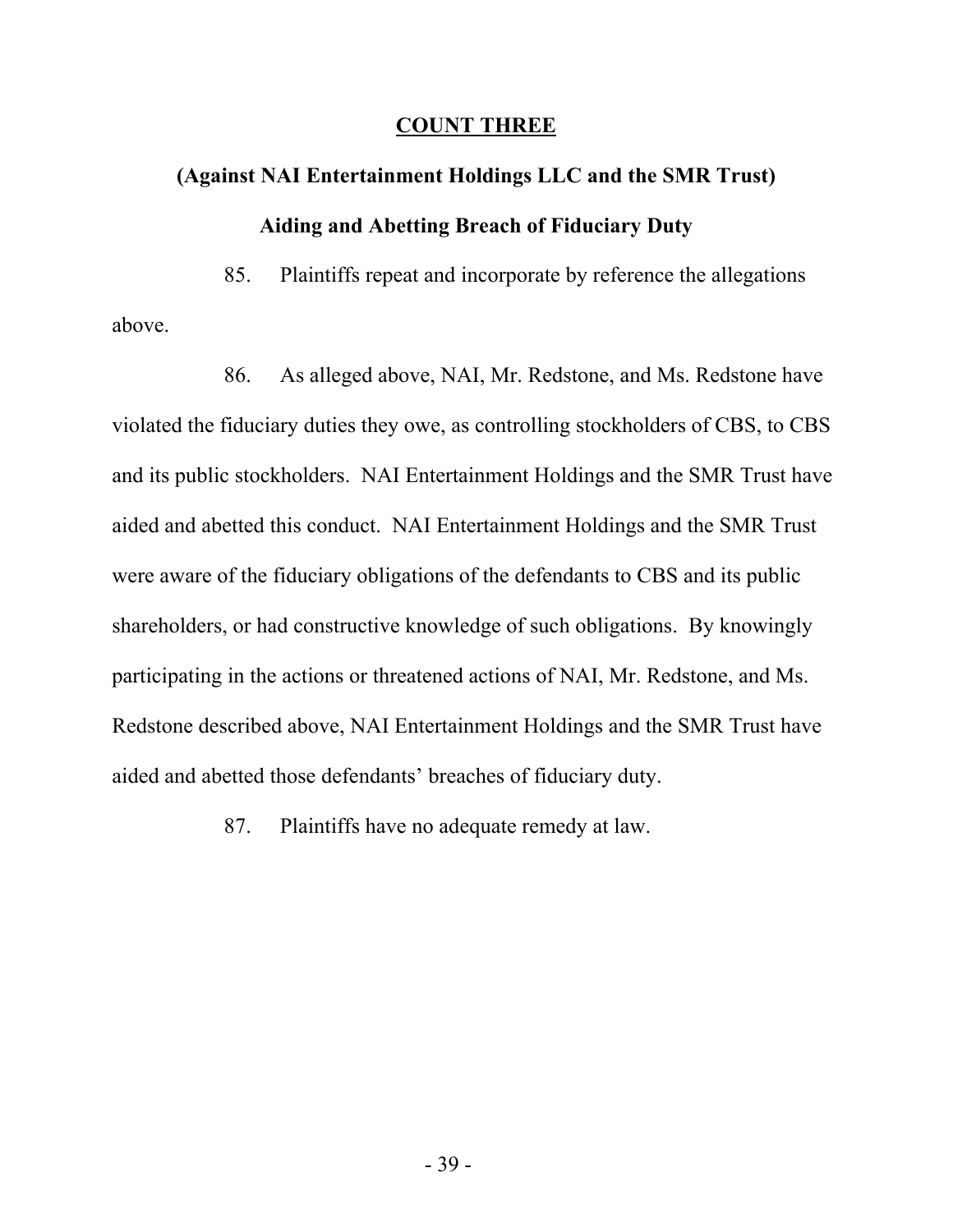#### **PRAYER FOR RELIEF**

- 88. Plaintiffs seek the following relief:
	- A. An injunction against any action by NAI, and each its their directors, officers, agents, servants, employees, attorneys, and persons in active concert or participation with them, Sumner Redstone, and Shari Redstone, to (a) interfere with the composition of CBS's Board (other than electing the slate currently nominated for election at the May 18 annual meeting of stockholders) or to modify CBS's governance documents until any actions approved at the Special Board Meeting become effective; (b) take any other actions to interfere with any decisions taken by CBS's Board at the Special Board Meeting and (c) interfere with the issuance of any shares payable in a stock dividend;
	- B. A declaration that any action to (a) interfere with the composition of CBS's Board (other than electing the slate currently nominated for election at the May 18 annual meeting of stockholders) or to modify its governance documents until any actions approved at the Special Board Meeting become effective; (b) take any other actions to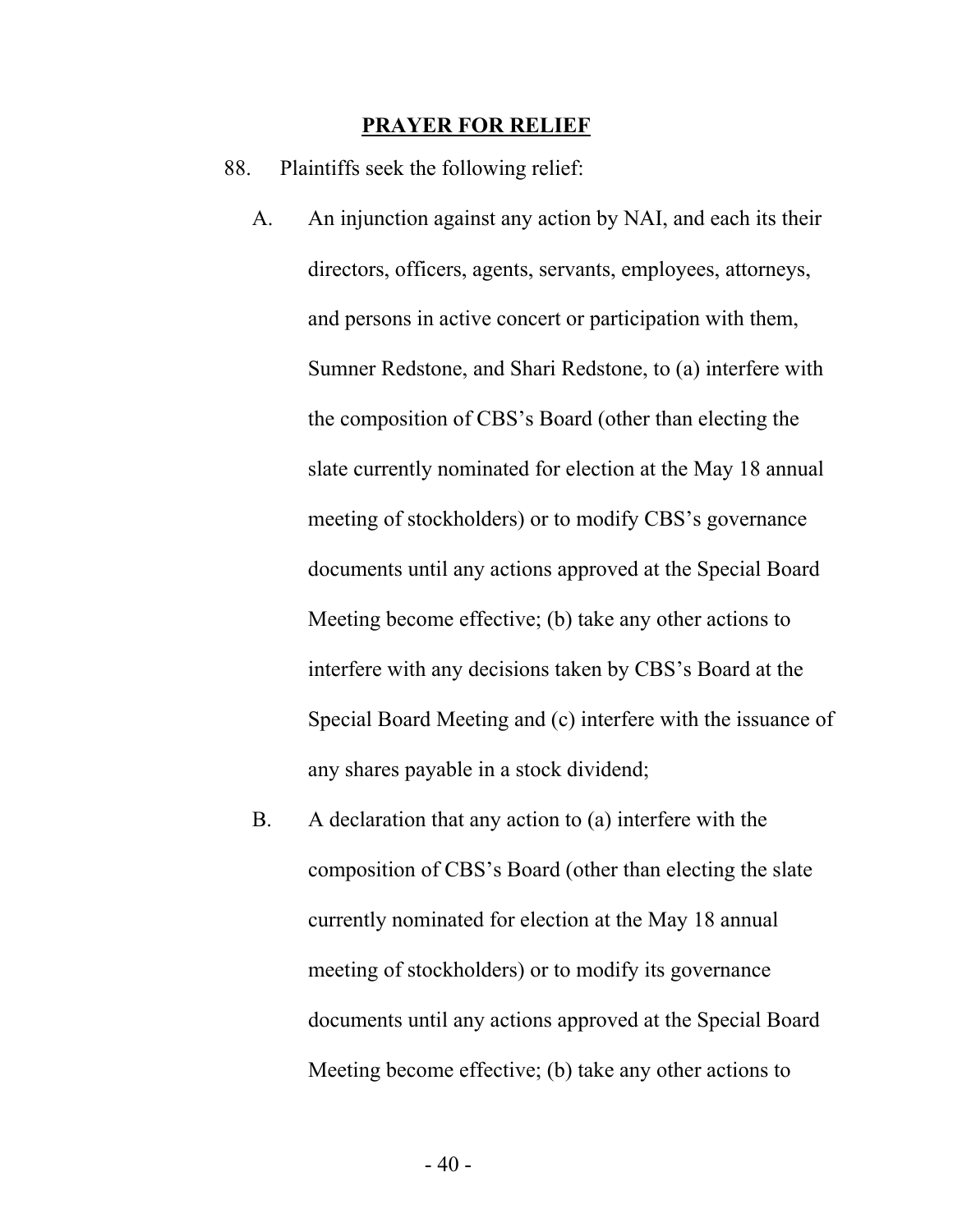interfere with any decisions taken by CBS's Board at the Special Board Meeting; and (c) interfere with the issuance of any shares payable in a stock dividend would constitute a breach of their fiduciary duties;

- C. Costs and attorneys' fees incurred in maintaining this action; and
- D. Any other relief the Court deems proper.